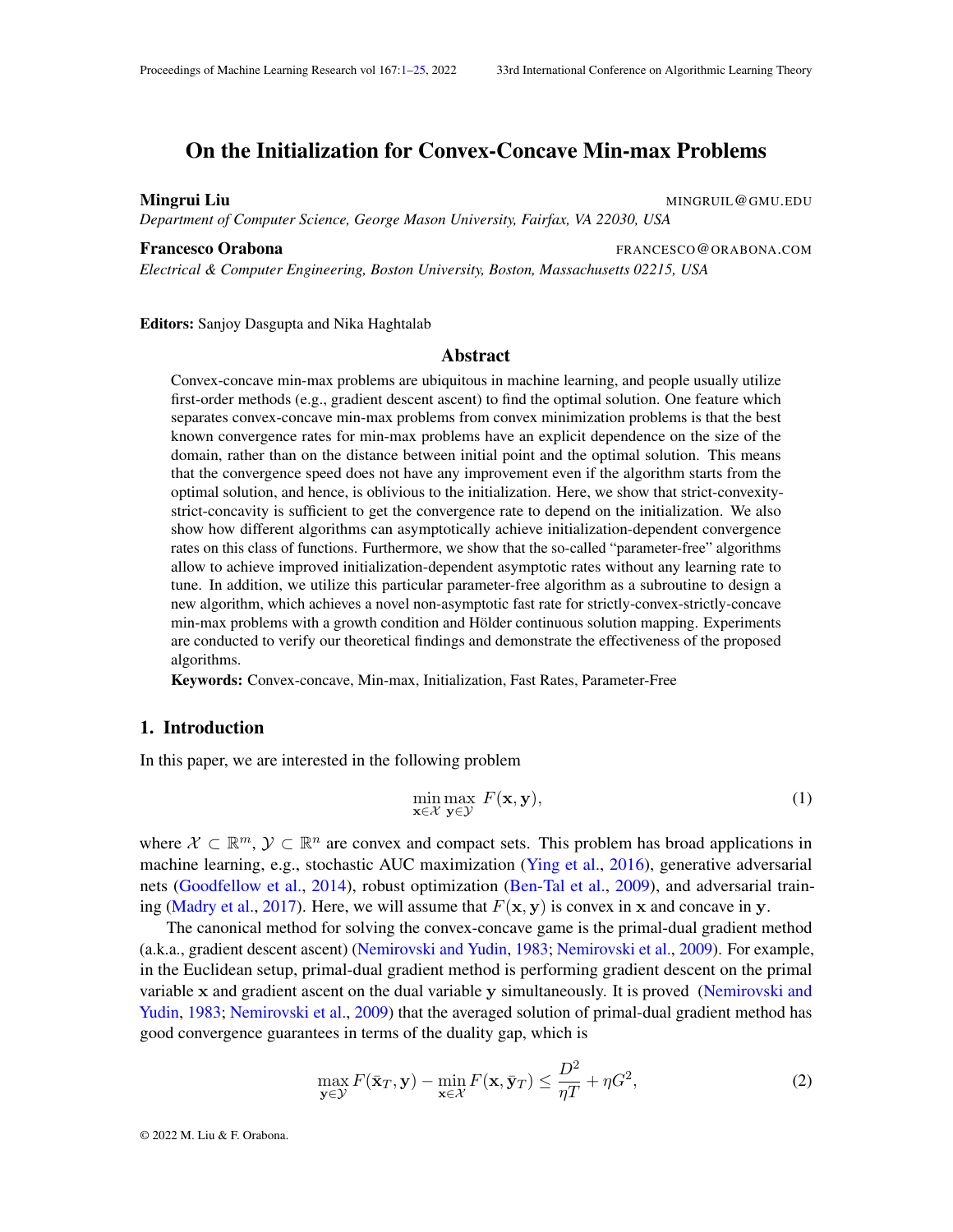where  $(\bar{\mathbf{x}}_T, \bar{\mathbf{y}}_T) = \left(\frac{1}{T} \sum_{t=1}^T \mathbf{x}_t, \frac{1}{T}\right)$  $\frac{1}{T} \sum_{t=1}^{T} y_t$  is the averaged solution, D is the diameter of the domain, and  $G$  is an upper bound on the norm of the gradient. To get the tightest bound for the RHS of [\(2\)](#page-0-1), we can choose  $\eta = \frac{D}{C}$  $\frac{D}{G\sqrt{T}}$  and end up with  $\frac{DG}{\sqrt{T}}$  convergence rate for the duality gap.

Strangely enough, the optimal learning rate scheme in the primal-dual gradient method, as well as its corresponding convergence rate, have an explicit dependence on the size of the domain and are completely independent of the initialization. In other words, regardless of how close the initialization is to the optimal solution, this algorithm uses the same learning rate and ends up with the same complexity guarantees. This is counter-intuitive: we would expect to be able to obtain a faster convergence if the initialization is closer to the optimal solution. In other words, we aim to obtain an initialization-dependent convergence rate, i.e.,  $\widetilde{\mathcal{O}}\left(\frac{f(\text{dist}(\mathbf{x}_0,\mathbf{x}_*)+f(\text{dist}(\mathbf{y}_0,\mathbf{y}_*))}{\sqrt{T}}\right)$ ) rate, $\frac{1}{x}$  $\frac{1}{x}$  $\frac{1}{x}$  where dist is some metric depending on the geometry of the problem, and  $f(\cdot): \mathbb{R}^+ \mapsto \mathbb{R}^+$  is some non-decreasing function depending on the algorithm with  $f(0) = 0$ . Yet, the hardness results in the optimization literature show that  $\Omega(\frac{DG}{\sqrt{T}})$  complexity lower bound is unimprovable in general [\(Nemirovski and](#page-15-1) [Yudin,](#page-15-1) [1983;](#page-15-1) [Juditsky et al.,](#page-14-1) [2011\)](#page-14-1). This naturally motivates the following questions:

*What is the suitable class of the functions such that one can use first-order algorithms to get the initialization-dependent rates? In addition, how to utilize this fact to design better algorithms with faster rates for min-max problems?*

The main goal of this paper is to answer these questions. We show that strict-convexity-strictconcavity is the key to derive initialization-dependent rates as well as fast rates of first-order algorithms for solving min-max problems.

More in details, our contributions are summarized as follows.

- We identify a condition (i.e., the problem instance is a strictly-convex-strictly-concave min-max problem), and we show that this condition is sufficient to obtain asymptotic initializationdependent rates for any first-order algorithm with a generic convergence guarantee.
- We show that invoking a parameter-free algorithm [\(Orabona and Pál,](#page-15-3) [2016;](#page-15-3) [Cutkosky and](#page-12-1) [Orabona,](#page-12-1) [2018\)](#page-12-1) on both primal and dual variables can achieve asymptotic initializationdependent rates without any learning rate to tune. Taking into account the known upper bounds of gradient descent ascent without additional assumptions on the curvature, it remains unclear how to obtain an initialization-dependent rate unless we have the knowledge of the distance between initialization and the optimal solution.
- When the function admits a growth condition and Hölder continuous solution mapping, we design a new algorithm by utilizing the parameter-free algorithm as a subroutine and periodically restarting the subroutine. Thanks to the initialization-dependent rate, we prove that our algorithm enjoys novel fast non-asymptotic rates. To the best of our knowledge, this is the first work leveraging the function growth condition and Hölder continuous solution mapping to obtain these improved non-asymptotic rates for min-max problems.
- We verify our theoretical results by conducting both synthetic experiments and distributionally robust optimization on benchmark datasets. We empirically show that our algorithms exhibit good performance in practice.

<span id="page-1-0"></span><sup>1.</sup> The  $\hat{\mathcal{O}}$  notation hides poly-logarithmic terms. In the case that  $\mathbf{x}_0 = \mathbf{x}_*, \mathbf{y}_0 = \mathbf{y}_*,$  we allow the big O notation to hide lower order terms such as  $\mathcal{O}(1/T)$ .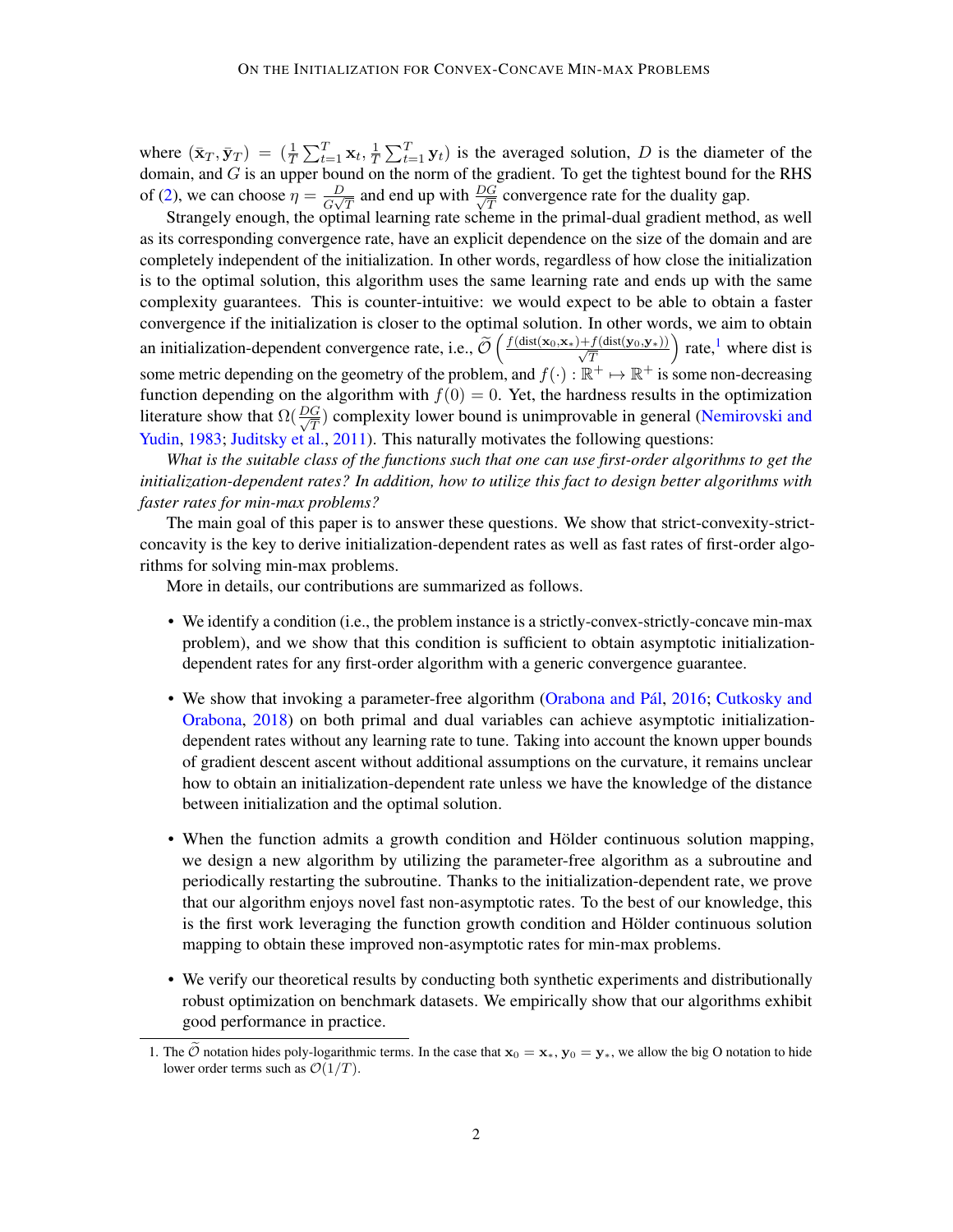# 2. Related Work

Convex-Concave Min-max Optimization Convex-concave Min-max Optimization is widely studied in optimization literature, and it is closely related to the variational inequality. The work of [Korpele](#page-14-2)[vich](#page-14-2) [\(1976\)](#page-14-2) proposed the extragradient method for solving variational inequalities, and this was later extended into non-euclidean space (e.g., mirror-prox [\(Nemirovski,](#page-14-3) [2004\)](#page-14-3), dual extrapolation [\(Nes](#page-15-4)[terov,](#page-15-4) [2007\)](#page-15-4)). The stochastic version of mirror-prox was proposed by [Juditsky et al.](#page-14-1) [\(2011\)](#page-14-1). [Hsieh](#page-13-1) [et al.](#page-13-1) [\(2020\)](#page-13-1) proposed variable stepsize scaling for extragradient method to improve the algorithm's performance. In nonsmooth case, [Nemirovski et al.](#page-15-2) [\(2009\)](#page-15-2) analyzed the primal-dual gradient method in non-euclidean space. [Nedic and Ozdaglar](#page-14-4) [\(2009\)](#page-14-4) considered subgradient methods for solving min-max problems and provided per-iteration convergence rate estimates on the solutions. [Monteiro](#page-14-5) [and Svaiter](#page-14-5) [\(2010\)](#page-14-5) designed hybrid proximal extragradient methods with a different performance measure. [Bach and Levy](#page-12-2) [\(2019\)](#page-12-2) provided a universal algorithm for solving variational inequalities, which adapts to noise and smoothness.

There are several papers considering specific cases in convex-concave min-max optimization, including functions with a bilinear term [\(Nesterov,](#page-15-5) [2005;](#page-15-5) [Chen et al.,](#page-12-3) [2014,](#page-12-3) [2017;](#page-12-4) [He and Mon](#page-13-2)[teiro,](#page-13-2) [2016;](#page-13-2) [Liu et al.,](#page-14-6) [2018;](#page-14-6) [Daskalakis et al.,](#page-13-3) [2018;](#page-13-3) [Liang and Stokes,](#page-14-7) [2019;](#page-14-7) [Gidel et al.,](#page-13-4) [2019;](#page-13-4) [Mokhtari et al.,](#page-14-8) [2020;](#page-14-8) [Azizian et al.,](#page-12-5) [2020;](#page-12-5) [Bailey et al.,](#page-12-6) [2020\)](#page-12-6), smooth or strongly-convex-(strongly) concave [\(Nesterov and Scrimali,](#page-15-6) [2006;](#page-15-6) [Zhao,](#page-16-0) [2019;](#page-16-0) [Lin et al.,](#page-14-9) [2020;](#page-14-9) [Yan et al.,](#page-15-7) [2020\)](#page-15-7), the last-iterate convergence [\(Abernethy et al.,](#page-12-7) [2019;](#page-12-7) [Daskalakis and Panageas,](#page-13-5) [2018;](#page-13-5) [Golowich et al.,](#page-13-6) [2020\)](#page-13-6), adapts to unknown smoothness parameter [\(Diakonikolas,](#page-13-7) [2020\)](#page-13-7). There are also some papers about establishing lower bounds in various cases [\(Zhang et al.,](#page-16-1) [2019;](#page-16-1) [Ibrahim et al.,](#page-13-8) [2020;](#page-13-8) [Ouyang and Xu,](#page-15-8) [2021\)](#page-15-8).

However, none of these works provide an upper bound for duality gap which explicitly depends on the distance between the initialization and the optimal solution without assuming strong convexity/concavity [\(Chambolle and Pock,](#page-12-8) [2011\)](#page-12-8).

Parameter-Free Online Convex Optimization In Online Convex Optimization (OCO) [\(Gordon,](#page-13-9) [1999;](#page-13-9) [Zinkevich,](#page-16-2) [2003\)](#page-16-2), the aim of the learner is to minimize the regret w.r.t. any fixed predictor. Most of the OCO algorithm require some knowledge of the competitor, for example, its norm, in order to achieve the smallest regret (see, e.g., [Orabona,](#page-15-9) [2019\)](#page-15-9). Hence, it becomes impossible to compete *uniformly* with all competitors, unless the algorithm has some knowledge of the future. Morally speaking, the OCO setting is a strict generalization of the setting of stochastic optimization of convex functions and competing with any fixed predictor corresponds exactly to design convex optimization algorithms that have optimal dependency on the distance between the initial point and the optimal solution. Again, without some knowledge of the norm of the optimal solution, classic optimization algorithms fails to get the right dependency.

So-called *parameter-free* algorithms avoid setting step sizes completely and get the optimal dependency uniformly on all competitors [\(Streeter and McMahan,](#page-15-10) [2012\)](#page-15-10). Note that "parameterfree" is a technical word that denotes only this ability of the algorithm and not a general lack of knowledge of *any* characteristic of the problem, see [Orabona](#page-15-9) [\(2019,](#page-15-9) Section 9.7). Most of these algorithms are based on Follow-the-Regularized-Leader<sup>[2](#page-2-0)</sup> (FTRL) [\(Shalev-Shwartz,](#page-15-11) [2007;](#page-15-11) [Abernethy](#page-12-9) [et al.,](#page-12-9) [2008\)](#page-12-9) with a time-varying linearithmic (non-strongly convex) regularizer (e.g., [Streeter and](#page-15-10) [McMahan,](#page-15-10) [2012;](#page-15-10) [Orabona,](#page-15-12) [2014;](#page-15-12) [Cutkosky and Boahen,](#page-12-10) [2016,](#page-12-10) [2017;](#page-12-11) [Kotłowski,](#page-14-10) [2020;](#page-14-10) [Kempka](#page-14-11) [et al.,](#page-14-11) [2019\)](#page-14-11). These algorithms can also be viewed as betting schemes through the duality between

<span id="page-2-0"></span><sup>2.</sup> Dual Averaging [\(Nesterov,](#page-15-13) [2009\)](#page-15-13) is a specialization of FTRL to linear functions.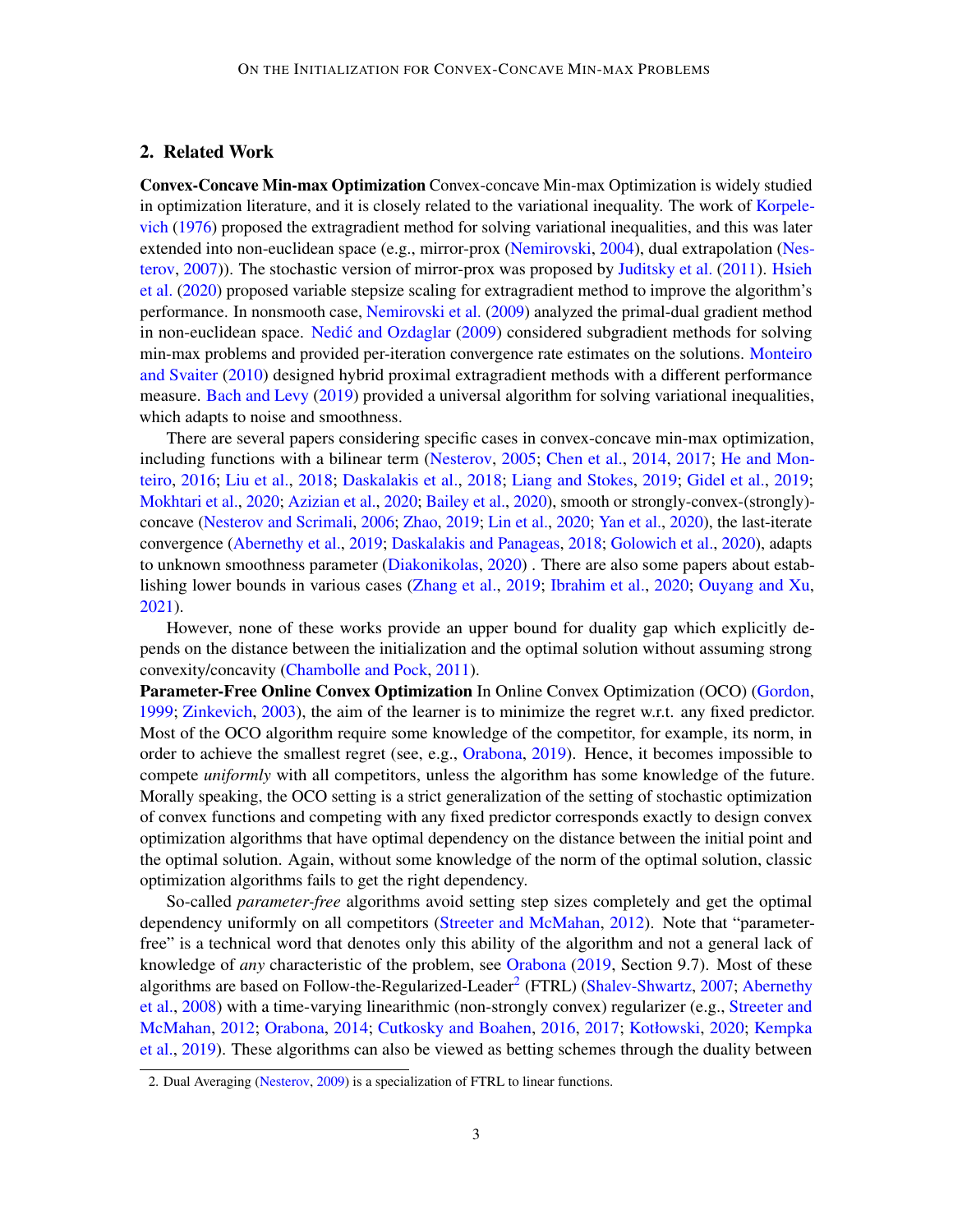regret and reward [\(McMahan and Orabona,](#page-14-12) [2014;](#page-14-12) [Orabona and Pál,](#page-15-3) [2016;](#page-15-3) [Cutkosky and Orabona,](#page-12-1) [2018;](#page-12-1) [Cutkosky and Sarlos,](#page-13-10) [2019\)](#page-13-10).

As far as we know, we present the first application of parameter-free algorithms to convex-concave min-max problems.

## 3. Problem Setup

Notation Denote by  $\|\cdot\|$  the Euclidean norm. Define  $\langle \cdot, \cdot \rangle$  as the inner product in Euclidean space. Define  $\Pi_{\mathcal{S}}$  as the orthogonal projection operator onto the set S. We denote vectors by bold letters, e.g., **x**, **g**. We say that  $f(x) = o(g(x))$  iff  $\lim_{x \to \infty} \frac{f(x)}{g(x)} = 0$ .

Setting and Assumptions In [\(1\)](#page-0-2), we assume that  $\tilde{F}$  is convex in the first argument and concave in the second one. Moreover, we assume to have access to a first-order black-box optimization oracle  $g = (g^x, g^y)$  at any point  $(x, y)$ , where  $g^x \in \partial_x F(x, y)$ , the subgradient of F w.r.t. its first argument, and  $g^y \in -\partial_y(-F(x, y))$ , the negative subgradient of  $-F$  w.r.t. its second argument.

We will also assume that the subgradients  $g^x$  and  $g^y$  have bounded support. In particular, we assume w.l.o.g. that  $\|\mathbf{g}^{\mathbf{x}}\| \leq 1$  and  $\|\mathbf{g}^{\mathbf{y}}\| \leq 1$  for all  $\mathbf{x} \in \mathcal{X}$  and  $\mathbf{y} \in \mathcal{Y}$ . Note that it is reasonable because we assume bounded domains.

An Sufficient Condition for Initialization-Dependent Rates: the Class of Strictly-Convex-**Strictly-Concave Min-Max Problems** In this paper, we aim to show that we can achieve initializationdependent convergence rates for the class of strictly-convex-strictly-concave min-max problems (which covers the class of strongly-convex-strongly-concave min-max problems as a subclass), which means that  $F(\mathbf{x}, \mathbf{y})$  is strictly convex in x and strictly concave in y. The definition of strictly convex function is the following.

**Definition 1** *A function h is strictly convex if*  $h(\lambda x + (1 - \lambda)y) < \lambda h(x) + (1 - \lambda)h(y)$  *for any*  $0 < \lambda < 1$  *and any*  $x \neq y$ .

<span id="page-3-2"></span>Given the above arguments, in the following we will assume that the following assumption holds:

**Assumption 1**  $F(\mathbf{x}, \mathbf{y})$  *is strictly convex in* x *and strictly concave in* y *and we denote by*  $(\mathbf{x}_*, \mathbf{y}_*)$ *the optimal solution of the min-max problem* [\(1\)](#page-0-2).  $F(\mathbf{x}, \mathbf{y})$  *is continuous in* **y** *(resp.*  $\mathbf{x}$ *) given*  $\mathbf{x}$  *(resp.* y*).*

# <span id="page-3-3"></span>4. Algorithms with Initialization-Dependent Convergence Rates

In this section, we first present a general convergence theory for first-order algorithms to obtain initialization-dependent convergence rates, under the assumption that the function is strictly-convex-strictly-concave (in Section [4.1\)](#page-3-0). We also show conditions under which we get initializationdependent convergence rates for gradient descent ascent (in Section [4.2\)](#page-5-0). Then, we show a parameterfree algorithm that always enjoys an initialization-dependent convergence rate (in Section [4.3\)](#page-6-0). Finally we discuss possible alternative approches to obtain initialization-dependent rate (in Section [4.4\)](#page-8-0).

#### <span id="page-3-0"></span>4.1. General Convergence Theory for First-order Algorithms

<span id="page-3-1"></span>In this section, we present our main theorem (Theorem [1\)](#page-3-1), which characterizes a general convergence theory for first-order algorithms to achieve initialization-dependent asymptotic rates.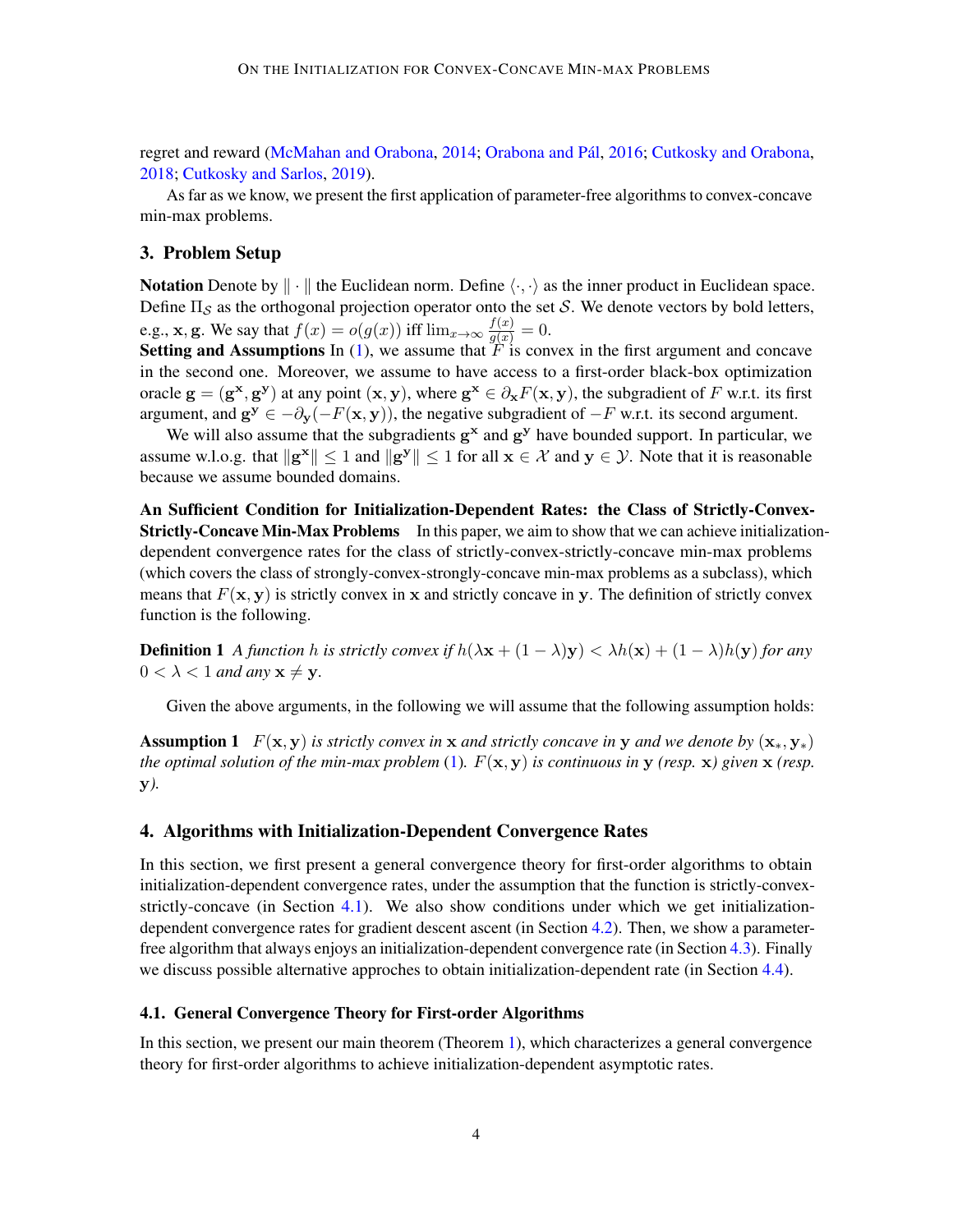**Theorem 1** Let  $D_{\chi}$  be the diameter of  $\chi$  and  $D_{\chi}$  is the diameter of  $\chi$ , and  $D = \max(D_{\chi}, D_{\chi})$ . *Suppose Assumption [1](#page-3-2) holds, and there is an algorithm A which returns a solution*  $(\widetilde{\mathbf{x}}_T, \widetilde{\mathbf{y}}_T)$  after T *iterations with following guarantee:*

<span id="page-4-0"></span>
$$
\max_{\mathbf{y}\in\mathcal{Y}} F(\widetilde{\mathbf{x}}_T, \mathbf{y}) - \min_{\mathbf{x}\in\mathcal{X}} F(\mathbf{x}, \widetilde{\mathbf{y}}_T) \le A(\|\mathbf{x}_0 - \mathbf{x}_T'\|)B(T) + A(\|\mathbf{y}_0 - \mathbf{y}_T'\|)B(T) + C(T), \quad (3)
$$

*where*  $\mathbf{x}'_T = \arg \min_{\mathbf{x}} F(\mathbf{x}, \tilde{\mathbf{y}}_T)$ ,  $\mathbf{y}'_T = \arg \max_{\mathbf{x}} F(\tilde{\mathbf{x}}_T, \mathbf{y})$ ,  $A : \mathbb{R}_+ \to \mathbb{R}$  *is non-decreasing*,  $A(0) = 0$ ,  $B : M \to \mathbb{R}$  and  $C : M \to \mathbb{R}$  are non-inemaging,  $\lim_{\epsilon \to 0} B(T) = 0$ ,  $\lim_{\epsilon \to$  $A(0) = 0, B: \mathcal{N} \to \mathbb{R}_{++}$  and  $C: \tilde{\mathcal{N}} \to \mathbb{R}_{++}$  are non-increasing,  $\lim_{T \to \infty} B(T) = 0$ ,  $\lim_{T \to \infty} C(T) = 0$  $(0, A(x + y) \le c(A(x) + A(y))$  with c being a positive constant independent of D. Then, we have

<span id="page-4-1"></span>
$$
\max_{\mathbf{y}\in\mathcal{Y}} F(\widetilde{\mathbf{x}}_T,\mathbf{y}) - \min_{\mathbf{x}\in\mathcal{X}} F(\mathbf{x},\widetilde{\mathbf{y}}_T) \le cB(T)(A(\|\mathbf{x}_0-\mathbf{x}_*\|) + A(\|\mathbf{y}_0-\mathbf{y}_*\|)) + R(T) + C(T), \tag{4}
$$

*where the residual term*  $R : \mathcal{N} \to \mathbb{R}_+$  *has the following properties:* 

$$
R(t) = o(B(t)) \quad \text{and} \quad R(T) \le 2c \cdot A(D)B(T) \; .
$$

Theorem [1](#page-3-1) indicates that if we have any algorithm with guarantees of form  $(3)$ , then under Assumption [1,](#page-3-2) it automatically enjoys an initialization-dependent asymptotic convergence rate as illustrated by  $(4)$ .

The Assumption [1](#page-3-2) is crucial to get the desired bound due to the following reasons. First, it can guarantee that both  $x'_T$  and  $y'_T$  are unique. Second, we can utilize this assumption to show that  $x'_T$  $(y'_T)$  gets close to  $x_* (y_*)$  when the algorithm runs a sufficiently large number of iterations, which ends up with the  $o(B(T))$  term in the bound [\(4\)](#page-4-1).

**Proof** [Proof of Theorem [1\]](#page-3-1) According to the fact that  $A(x)$  is non-decreasing and [\(3\)](#page-4-0), and noting that  $||x_0 - x'_T|| \le ||x_0 - x_*|| + ||x_* - x'_T||$ ,  $||y_0 - y'_T|| \le ||y_0 - y_*|| + ||y_* - y'_T||$ , we have

$$
\max_{\mathbf{y}\in\mathcal{Y}} F(\widetilde{\mathbf{x}}_T, \mathbf{y}) - \min_{\mathbf{x}\in\mathcal{X}} F(\mathbf{x}, \widetilde{\mathbf{y}}_T)
$$
\n
$$
\leq A(||\mathbf{x}_0 - \mathbf{x}_*|| + ||\mathbf{x}_* - \mathbf{x}'_T||)B(T) + A(||\mathbf{y}_0 - \mathbf{y}_*|| + ||\mathbf{y}_* - \mathbf{y}'_T||)B(T) + C(T) \tag{5}
$$
\n
$$
\leq cB(T) \left[ A(||\mathbf{x}_0 - \mathbf{x}_*||) + A(||\mathbf{y}_0 - \mathbf{y}_*||) + A(||\mathbf{x}_* - \mathbf{x}'_T||) + A(||\mathbf{y}_* - \mathbf{y}'_T||) \right] + C(T),
$$

where the last inequality holds due to the fact that  $A(x + y) \le c(A(x) + A(y))$ . It remains to show that  $A(||\mathbf{x}_* - \mathbf{x}_T'||) + A(||\mathbf{y}_* - \mathbf{y}_T'||) \rightarrow 0$  when  $T \rightarrow \infty$ . Since  $A(0) = 0$ , it suffices to show that  $\|\mathbf{x}_{*} - \mathbf{x}_{T}^{\prime}\| \rightarrow 0$  and  $\|\mathbf{y}_{*} - \mathbf{y}_{T}^{\prime}\| \rightarrow 0$ .

Note that

$$
F(\mathbf{x}_{*}, \mathbf{y}_{*}) - F(\mathbf{x}_{*}, \widetilde{\mathbf{y}}_{T}) \leq F(\mathbf{x}_{*}, \mathbf{y}_{*}) - \min_{\mathbf{x} \in \mathcal{X}} F(\mathbf{x}, \widetilde{\mathbf{y}}_{T}) \leq \max_{\mathbf{y} \in \mathcal{Y}} F(\widetilde{\mathbf{x}}_{T}, \mathbf{y}) - \min_{\mathbf{x} \in \mathcal{X}} F(\mathbf{x}, \widetilde{\mathbf{y}}_{T}) + C(T)
$$
  
\n
$$
\leq A(\|\mathbf{x}_{0} - \mathbf{x}'_{T}\|)B(T) + A(\|\mathbf{y}_{0} - \mathbf{y}'_{T}\|)B(T) + C(T)
$$
  
\n
$$
\leq A(D_{\mathcal{X}})B(T) + A(D_{\mathcal{Y}})B(T) + C(T) \leq 2A(D)B(T) + C(T).
$$
 (6)

<span id="page-4-2"></span>(i). We now claim that  $\tilde{\mathbf{y}}_T \to \mathbf{y}_*$  when  $T \to \infty$ . Let's see why.

Note that  $F(\mathbf{x}, \mathbf{y})$  is strictly concave in terms of y. Define  $F(\mathbf{y}) = F(\mathbf{x}_*, \mathbf{y})$ . Taking the limit for  $T \to \infty$  in [\(6\)](#page-4-2), for the sequence  $\{\widetilde{\mathbf{y}}_t\}_{t=1}^{\infty}$ , we have  $\widetilde{F}(\widetilde{\mathbf{y}}_t) \to \widetilde{F}(\mathbf{y}_*)$ . Given that the domain is bounded, we can extract a convergent subsequence  $\{\widetilde{\mathbf{y}}_{t_j}\} \subset \{\widetilde{\mathbf{y}}_t\}$  and we assume that  $\widetilde{\mathbf{y}}_{t_j} \to \widetilde{\mathbf{y}}$ . By the continuity of  $F(y)$  in terms of y, we know that  $F(\bar{y}_{t_j}) \to F(\tilde{y})$ . Now,  $F(\tilde{y}_{t_j})$  is also a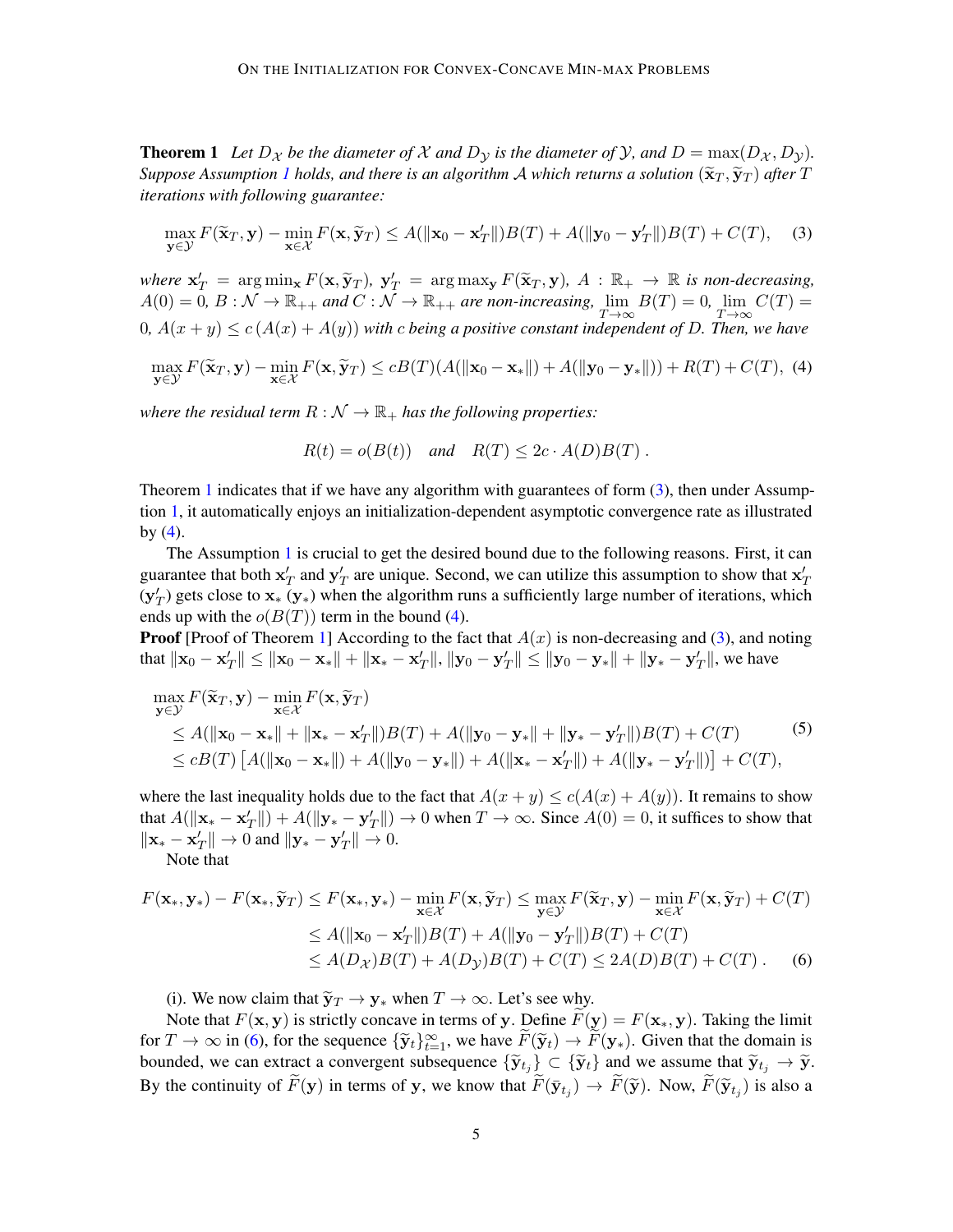subsequence of the convergent sequence  $F(\tilde{\mathbf{y}}_t)$ , then  $F(\tilde{\mathbf{y}}_{tj}) \to F(\mathbf{y}_*)$ . Since  $\mathbf{y}_*$  is uniquely defined, this implies that  $\tilde{\mathbf{x}} = \mathbf{y}_t$ . This means that any convergent subsequence of  $\{\tilde{\mathbf{x}}_$ this implies that  $\widetilde{\mathbf{y}} = \mathbf{y}_*$ . This means that any convergent subsequence of  $\{\widetilde{\mathbf{y}}_t\}_{t=1}^\infty$  converges to  $\mathbf{y}_*$ , so  $\widetilde{\mathbf{y}}_T \to \mathbf{y}_*$  when  $T \to \infty$ .

(ii). Our next claim is that the mapping  $\arg \min_{\mathbf{x} \in \mathcal{X}} F(\mathbf{x}, \mathbf{y})$  is a continuous function in y.

First, define  $H(y) = \arg \min_{x \in \mathcal{X}} F(x, y)$ . By the compactness of  $\mathcal{Y}$ , we have a sequence  $y_k \to y_*$ . Define  $x_k = H(y_k)$  and  $x_* = H(y_*)$ . By the compactness of X, there exists a convergent subsequence  $\mathbf{x}_{k_i}$  of  $\mathbf{x}_k$ , and we denote its limit by  $\widetilde{\mathbf{x}}$ . From the above, we have  $F(\mathbf{x}_{k_i}, \mathbf{y}_{k_i}) \leq F(\mathbf{x}, \mathbf{y}_{k_i})$  for any  $\mathbf{x} \in \mathcal{X}$ . In particular, this implies  $F(\mathbf{x}, \mathbf{y}_{k_i})$  for all  $\mathbf{x} \in \mathcal{X}$ , that implies  $F(\widetilde{\mathbf{x}}, \mathbf{y}_*) \leq F(\mathbf{x}, \mathbf{y}_*)$  for any  $\mathbf{x} \in \mathcal{X}$ . In particular, this implies  $F(\widetilde{\mathbf{x}}, \mathbf{y}_*) \leq F(\mathbf{x}, \mathbf{y}_*)$ . By the uniqueness of the minimizer, we  $F(\tilde{\mathbf{x}}, \mathbf{y}_*) \leq F(\mathbf{x}_*, \mathbf{y}_*)$ . By the uniqueness of the minimizer, we must have  $\tilde{\mathbf{x}} = \mathbf{x}_*$ . Given that any convergent subsequence converges to  $x_{*}$ , this means that  $x_{k} \to x_{*}$  and hence  $\arg \min_{x \in \mathcal{X}} F(x, y)$ is a continuous function in terms of y.

Combining the above two claims (i) and (ii), and by the definition of  $x_*$  and  $x'_T$ , we obtain that  $x'_T \to x_*$  when  $T \to \infty$ . Hence  $\|x_* - x'_T\| \to 0$ . A parallel argument can guarantee that  $\|\mathbf{y}_{*} - \mathbf{y}_{T}^{\prime}\| \to 0$ . This completes the proof.

#### <span id="page-5-0"></span>4.2. Initialization-dependent Rate by Gradient Descent Ascent

In this section, we show that the standard algorithm gradient descent ascent satisfies [\(3\)](#page-4-0). The update rule of gradient descent ascent is

$$
\begin{cases} \mathbf{x}_{t+1} = \Pi_{\mathcal{X}} \left[ \mathbf{x}_t - \eta \mathbf{g}^{\mathbf{x}}(\mathbf{x}_t, \mathbf{y}_t) \right] \\ \mathbf{y}_{t+1} = \Pi_{\mathcal{Y}} \left[ \mathbf{y}_t + \eta \mathbf{g}^{\mathbf{y}}(\mathbf{x}_t, \mathbf{y}_t) \right], \end{cases}
$$

where  $\mathbf{g}^{\mathbf{x}}(\mathbf{x}_t, \mathbf{y}_t) \in \partial_{\mathbf{x}} F(\mathbf{x}_t, \mathbf{y}_t), \mathbf{g}^{\mathbf{y}}(\mathbf{x}_t, \mathbf{y}_t) \in -\partial_{\mathbf{x}} (-F(\mathbf{x}_t, \mathbf{y}_t)), \Pi$  is the projection operator,  $\eta$ is the learning rate, and  $\partial_x$ ,  $\partial_y$  denote the subdifferential in terms of x and y respectively. If we is the learning rate, and  $\partial_x$ ,  $\partial_y$  denote the subdifferential in terms of x and y respectively. If we use  $\eta = \alpha/\sqrt{T}$  and run the gradient descent ascent for T iterations, the standard theory of gradient descent ascent [\(Nemirovski et al.,](#page-15-2) [2009\)](#page-15-2) shows that

$$
\max_{\mathbf{y}\in\mathcal{Y}} F(\bar{\mathbf{x}}_T, \mathbf{y}) - \min_{\mathbf{x}\in\mathcal{X}} F(\mathbf{x}, \bar{\mathbf{y}}_T) \le A(\|\mathbf{x}_0 - \mathbf{x}_T'\|)B(T) + A(\|\mathbf{y}_0 - \mathbf{y}_T'\|)B(T) + C(T),
$$

where  $A(x) = \frac{x^2}{20}$  $\frac{x^2}{2\alpha}$ ,  $B(T)=\frac{1}{\sqrt{2}}$  $\frac{1}{T}, C = \frac{\alpha}{\sqrt{T}}, \mathbf{x}_T' = \arg\min_{\mathbf{x}\in\mathcal{X}} F(\mathbf{x}, \mathbf{y}_T)$ , and  $\mathbf{y}_T' = \arg\min_{\mathbf{y}\in\mathcal{Y}} F(\bar{\mathbf{x}}_T, \mathbf{y})$ . We can verify that it satisfies the premises of Theorem [1](#page-3-1) (note that  $A(x + y) \le 2A(x) + 2A(y)$ ). Hence, invoking Theorem [1](#page-3-1) yields

$$
\max_{\mathbf{y}\in\mathcal{Y}} F(\bar{\mathbf{x}}_T, \mathbf{y}) - \min_{\mathbf{x}\in\mathcal{X}} F(\mathbf{x}, \bar{\mathbf{y}}_T) \le 2A(\|\mathbf{x}_0 - \mathbf{x}_*\|)B(T) + 2A(\|\mathbf{y}_0 - \mathbf{y}_*\|)B(T) + R(T) + \frac{\alpha}{\sqrt{T}}
$$

$$
= \frac{\|\mathbf{x}_0 - \mathbf{x}_*\|^2 + \|\mathbf{y}_0 - \mathbf{y}_*\|^2}{\alpha\sqrt{T}} + \frac{\alpha}{\sqrt{T}} + R(T),
$$

where  $R(t) = o(\frac{1}{\sqrt{2}})$  $\frac{1}{t}$ ) and  $R(T) \leq \frac{2D^2}{\alpha \sqrt{T}}$  $\frac{2D^2}{\alpha\sqrt{T}}$ .

From the above, we see that the hyperparameter  $\alpha$  in the learning rate plays a major role in the convergence rate. There are 3 possible choices for  $\alpha$ .

• The optimal setting of  $\alpha$  would be  $\sqrt{\|\mathbf{x}_0 - \mathbf{x}_*\|^2 + \|\mathbf{y}_0 - \mathbf{y}_*\|^2}$ , that could give an initializationdependent convergence rate of  $\mathcal{O}(\mathcal{O})$  $\frac{\sqrt{\|x_0 - x_*\|^2 + \|y_0 - y_*\|^2}}{\sqrt{T}}$ . However, it is easy to realize that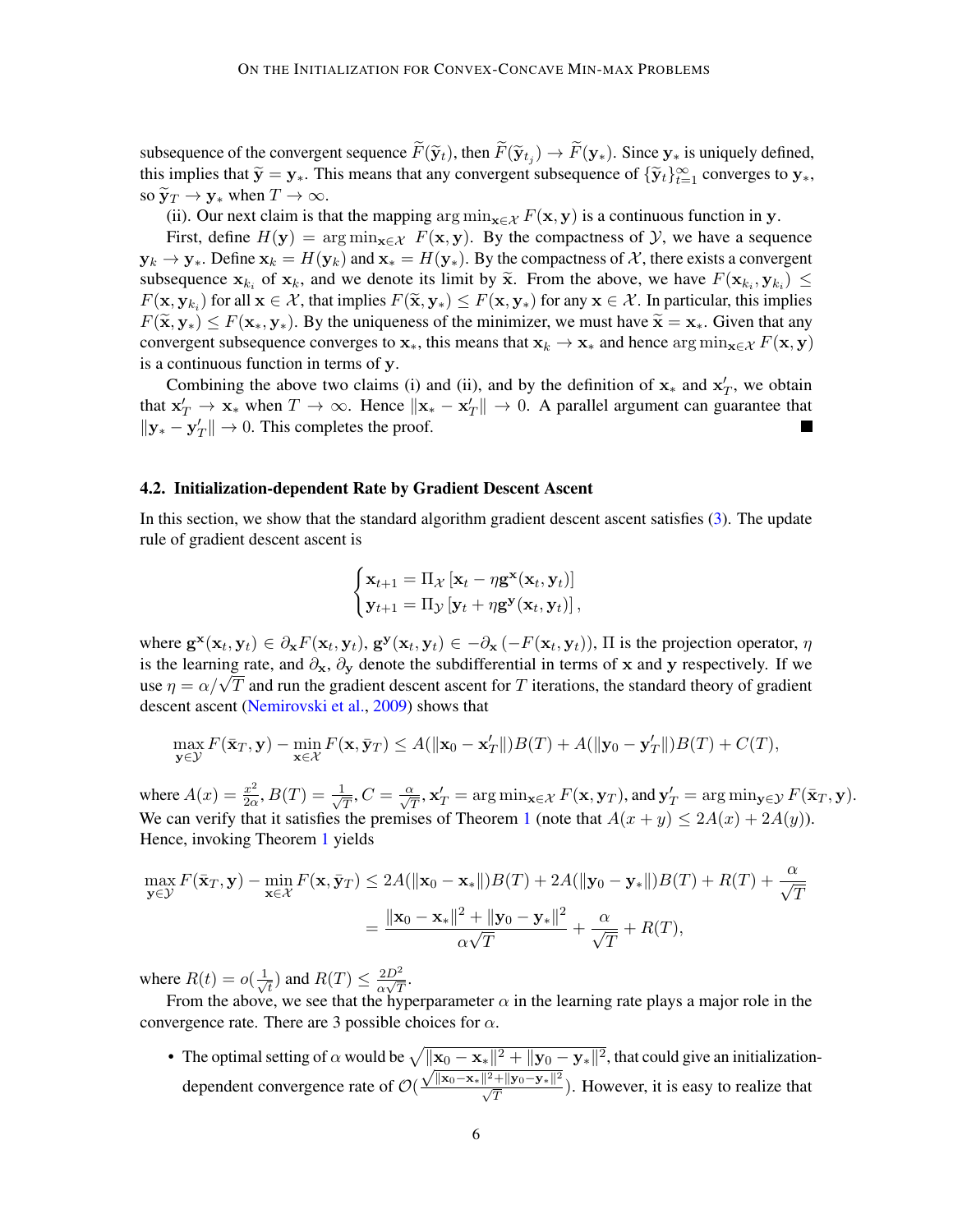such setting is impossible in the black-box optimization setting: The algorithm has no way to estimate the initial condition, not even in the convex optimization case. Hence, for any fixed choice of  $\alpha$  there exists an optimization on which this choice is suboptimal. Indeed, there are little-known lower bounds in the OCO setting that hints to the fact that the rate  $\mathcal{O}(\frac{\sqrt{\|\mathbf{x}_0 - \mathbf{x}_*\|^2 + \|\mathbf{y}_0 - \mathbf{y}_*\|^2}}{\sqrt{T}})$  might be actually *impossible* [\(Streeter and McMahan,](#page-15-10) [2012\)](#page-15-10) and *an additional polylogarithmic price should be paid to estimate the initial condition*, for example trying a logarithmic number of possible settings of  $\alpha$  and selecting the best one.

- The worst-case choice and the standard choice for this algorithm [\(Nemirovski et al.,](#page-15-2) [2009\)](#page-15-2) is to set  $\alpha = D$  and obtain a finite-time rate of  $\frac{D}{\sqrt{d}}$  $\frac{\partial}{\partial \overline{T}}$ , without any asymptotic acceleration.
- The last choice we have is to set  $\alpha$  to any arbitrary number and have an asymptotic rate of  $\mathcal{O}(\frac{\|\mathbf{x}_0 - \mathbf{x}_*\|^2 + \|\mathbf{y}_0 - \mathbf{y}_*\|^2}{\sqrt{T}})$ . This is the only viable choice that gives an initialization-dependent rate on all problems such that  $\alpha < \sqrt{\|\mathbf{x}_0 - \mathbf{x}_*\|^2 + \|\mathbf{y}_0 - \mathbf{y}_*\|^2}.$

In the next section, we will show how parameter-free algorithms can get initialization-dependent asymptotic rate without any hyperparameter tuning.

## <span id="page-6-0"></span>4.3. Improved Initialization-Dependent Convergence by Parameter-free Algorithms

In this section, we establish an improved initialization-dependent convergence by parameter-free algorithms for solving min-max problems. The core idea of this approach is to decouple the primal problem and dual problem in [\(1\)](#page-0-2), and by then utilize no-regret algorithms to perform the optimization. This is not a new idea by any means (see, for example, [Abernethy et al.,](#page-12-12) [2018\)](#page-12-12). However, we need to be particularly careful of the dependency on the initial point. For this reason, we first state a Theorem to use no-regret algorithms in min-max problems that is a simple generalization of Theorem 9 in [\(Abernethy et al.,](#page-12-12) [2018\)](#page-12-12). In particular, here we care about considering the regret of the OCO algorithms w.r.t. specific points. This will be critical in obtaining initialization-dependent rates.

Suppose to use an OCO algorithm fed with losses  $\ell_t(\mathbf{x}) = F(\mathbf{x}, \mathbf{y}_t)$  that produces the iterates  $\mathbf{x}_t$ and another OCO algorithm fed with losses  $h_t(\mathbf{y}) = -F(\mathbf{x}_t, \mathbf{y})$  that produces the iterates  $\mathbf{y}_t$ . Then, we can state the following Theorem (for completeness the proof is in Appendix [A\)](#page-17-0).

**Theorem 2** Let  $\bar{\mathbf{x}}_T = \frac{1}{7}$  $\frac{1}{T}\sum_{t=1}^T \mathbf{x}_t, \, \bar{\mathbf{y}}_T = \frac{1}{T}$  $\frac{1}{T} \sum_{t=1}^{T} \mathbf{y}_t$ *. Then, we have* 

<span id="page-6-2"></span><span id="page-6-1"></span>
$$
\max_{\mathbf{y}\in\mathcal{Y}} F(\bar{\mathbf{x}}_T, \mathbf{y}) - \min_{\mathbf{x}\in\mathcal{X}} F(\mathbf{x}, \bar{\mathbf{y}}_T) \le \frac{\mathrm{R}_T(\mathbf{x}_T') + \mathrm{R}_T(\mathbf{y}_T')}{T},
$$

 $\mathit{where} \ R_T(\mathbf{y}) = \sum_{t=1}^T h_t(\mathbf{y}_t) - \sum_{t=1}^T h_t(\mathbf{y}), \ R_T(\mathbf{x}) = \sum_{t=1}^T \ell_t(\mathbf{x}_t) - \sum_{t=1}^T \ell_t(\mathbf{x}), \ \mathbf{x}_T' \in \arg\min_{\mathbf{x} \in \mathcal{X}} F(\mathbf{x}, \bar{\mathbf{y}}_T),$  $and \mathbf{y}'_T \in \arg\max_{\mathbf{y} \in \mathcal{Y}} F(\bar{\mathbf{x}}_T, \mathbf{y}).$ 

In words, the above theorem says that we can use two OCO algorithms to minimize the problem in [\(2\)](#page-0-1). In particular, the convergence rate depends on the sum of the regret of the two OCO algorithms evaluated in specific points, divided by the sum of the weights.

Inspired by [Orabona and Pál](#page-15-3) [\(2016\)](#page-15-3); [Cutkosky and Orabona](#page-12-1) [\(2018\)](#page-12-1), we present a parameter-free algorithm for constrained optimization, in Algorithm [1.](#page-7-0) For it, we can prove the following regret guarantee in Theorem  $\frac{3}{1}$  $\frac{3}{1}$  $\frac{3}{1}$  (the proof is in Appendix [A\)](#page-17-0).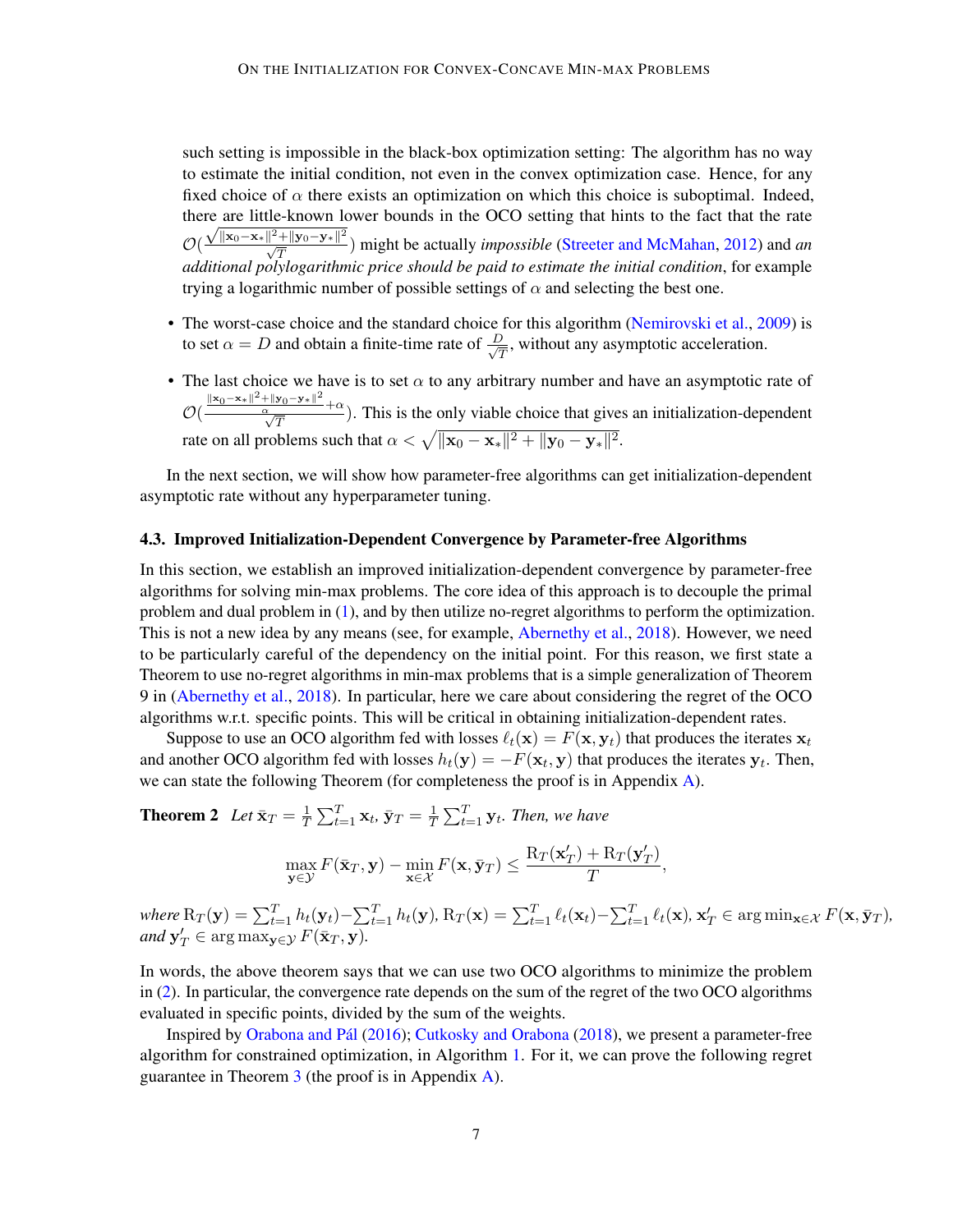<span id="page-7-0"></span>Algorithm 1 Constrained Parameter-free OCO

**Input:** Convex and compact feasible set  $\mathcal{X}$ , initial point  $\mathbf{x}_0 \in \mathcal{X}$ , number of iterations T

1:  $\widetilde{\mathbf{x}}_1 = \mathbf{x}_0$ 2:  $\theta_t = 0$ 3: for  $t = 1, \ldots, T$  do 4:  $\mathbf{x}_t = \Pi_{\mathcal{X}}(\tilde{\mathbf{x}}_t)$ <br>5: Receive subgr 5: Receive subgradients  $\hat{\mathbf{g}}_t \in \partial \ell_t(\mathbf{x}_t)$  such that  $\|\hat{\mathbf{g}}_t\| \leq 1$ <br>6:  $\mathbf{g}_t = \frac{1}{2} \left( \hat{\mathbf{g}}_t + \|\hat{\mathbf{g}}_t\| \cdot \frac{\tilde{\mathbf{x}}_t - \mathbf{x}_t}{\|\tilde{\mathbf{x}}_t - \mathbf{x}_t\|} \right)$  (Define  $\mathbf{0}/0 = \mathbf{0}$ ) 6:  $\mathbf{g}_t = \frac{1}{2}$  $\frac{1}{2}\left(\widehat{\mathbf{g}}_t + \|\widehat{\mathbf{g}}_t\| \cdot \frac{\widetilde{\mathbf{x}}_t - \mathbf{x}_t}{\|\widetilde{\mathbf{x}}_t - \mathbf{x}_t\|}\right)$ (Define  $0/0 = 0$ ) 7:  $\widetilde{\mathbf{x}}_{t+1} = \mathbf{x}_0 - \frac{\sum_{i=1}^{t-1} \mathbf{g}_i}{t+1} \left( 1 - \sum_{i=1}^{t-1} \langle \widetilde{\mathbf{x}}_i, \mathbf{g}_i \rangle \right)$ 8: end for

# <span id="page-7-1"></span>Algorithm 2 CB-Min-Max $(\mathbf{x}_0, \mathbf{y}_0, T)$

Input: 
$$
\mathbf{x}_0 \in \mathcal{X}, \mathbf{y}_0 \in \mathcal{Y}
$$
  
\n1:  $\tilde{\mathbf{x}}_1 = \mathbf{x}_0, \tilde{\mathbf{y}}_1 = \mathbf{y}_0$   
\n2: **for**  $t = 1, ..., T$  **do**  
\n3:  $\mathbf{x}_t = \Pi_{\mathcal{X}} (\tilde{\mathbf{x}}_t), \mathbf{y}_t = \Pi_{\mathcal{Y}} (\tilde{\mathbf{y}}_t)$   
\n4: Receive subgradients  $\hat{\mathbf{g}}_t = (\hat{\mathbf{g}}_t^{\mathbf{x}}, \hat{\mathbf{g}}_t^{\mathbf{y}})$   
\n5:  $\mathbf{g}_t^{\mathbf{x}} = \frac{1}{2} (\hat{\mathbf{g}}_t^{\mathbf{x}} + ||\hat{\mathbf{g}}_t^{\mathbf{x}}|| \cdot \frac{\tilde{\mathbf{x}}_t - \mathbf{x}_t}{||\tilde{\mathbf{x}}_t - \mathbf{x}_t||})$  (Define  $0/0 = 0$ )  
\n6:  $\mathbf{g}_t^{\mathbf{y}} = \frac{1}{2} (\hat{\mathbf{g}}_t^{\mathbf{y}} + ||\hat{\mathbf{g}}_t^{\mathbf{y}}|| \cdot \frac{\tilde{\mathbf{y}}_t - \mathbf{y}_t}{||\tilde{\mathbf{y}}_t - \mathbf{y}_t||})$  (Define  $0/0 = 0$ )  
\n7:  $\tilde{\mathbf{x}}_{t+1} = \mathbf{x}_0 - \frac{\sum_{i=1}^{t-1} \mathbf{g}_i^{\mathbf{x}}}{t+1} (1 - \sum_{i=1}^{t-1} \langle \tilde{\mathbf{x}}_i, \mathbf{g}_i^{\mathbf{x}} \rangle)$   
\n8:  $\tilde{\mathbf{y}}_{t+1} = \mathbf{y}_0 + \frac{\sum_{i=1}^{t-1} \mathbf{g}_i^{\mathbf{x}}}{t+1} (1 + \sum_{i=1}^{t-1} \langle \tilde{\mathbf{y}}_i, \mathbf{g}_i^{\mathbf{y}} \rangle)$   
\n9: **end for**  
\n10: **Return**  $\bar{\mathbf{x}}_T = \frac{1}{T} \sum_{t=1}^T \mathbf{x$ 

**Theorem 3** Assume  $\|\hat{\mathbf{g}}_t\| \leq 1$  *for all*  $t = 1, \ldots, T$ *. Then, for all*  $\mathbf{u} \in \mathcal{X}$ *, we have* 

$$
\sum_{t=1}^T (\ell_t(\mathbf{x}_t) - \ell_t(\mathbf{u})) \le 2 + 2\|\mathbf{x}_0 - \mathbf{u}\| \sqrt{T \ln(24T^2 \|\mathbf{x}_0 - \mathbf{u}\|^2 + 1)}.
$$

As in other parameter-free algorithms, the regret depends on the optimal quantity  $\widetilde{\mathcal{O}}(||\mathbf{x}_0 - \mathbf{u}||)$ , rather than on the worse  $\mathcal{O}(\|\mathbf{x}_0 - \mathbf{u}\|^2)$  or D of online gradient descent. Finally, the constrained set is dealt with the black-box reductions from unconstrained OCO to constrained OCO [\(Cutkosky and](#page-12-1) [Orabona,](#page-12-1) [2018\)](#page-12-1), that prescribes the use of the projections and surrogate gradients.

Now, using Theorem [2,](#page-6-2) we can use two instantiations of Algorithm [1](#page-7-0) on the primal x and dual variable y to solve min-max problems. Putting all together, we obtain Algorithm [2.](#page-7-1)

<span id="page-7-2"></span>Using Theorem [3](#page-6-1) and Theorem [2,](#page-6-2) we are able to show the following Corollary (proof is in Appendix [A\)](#page-17-0).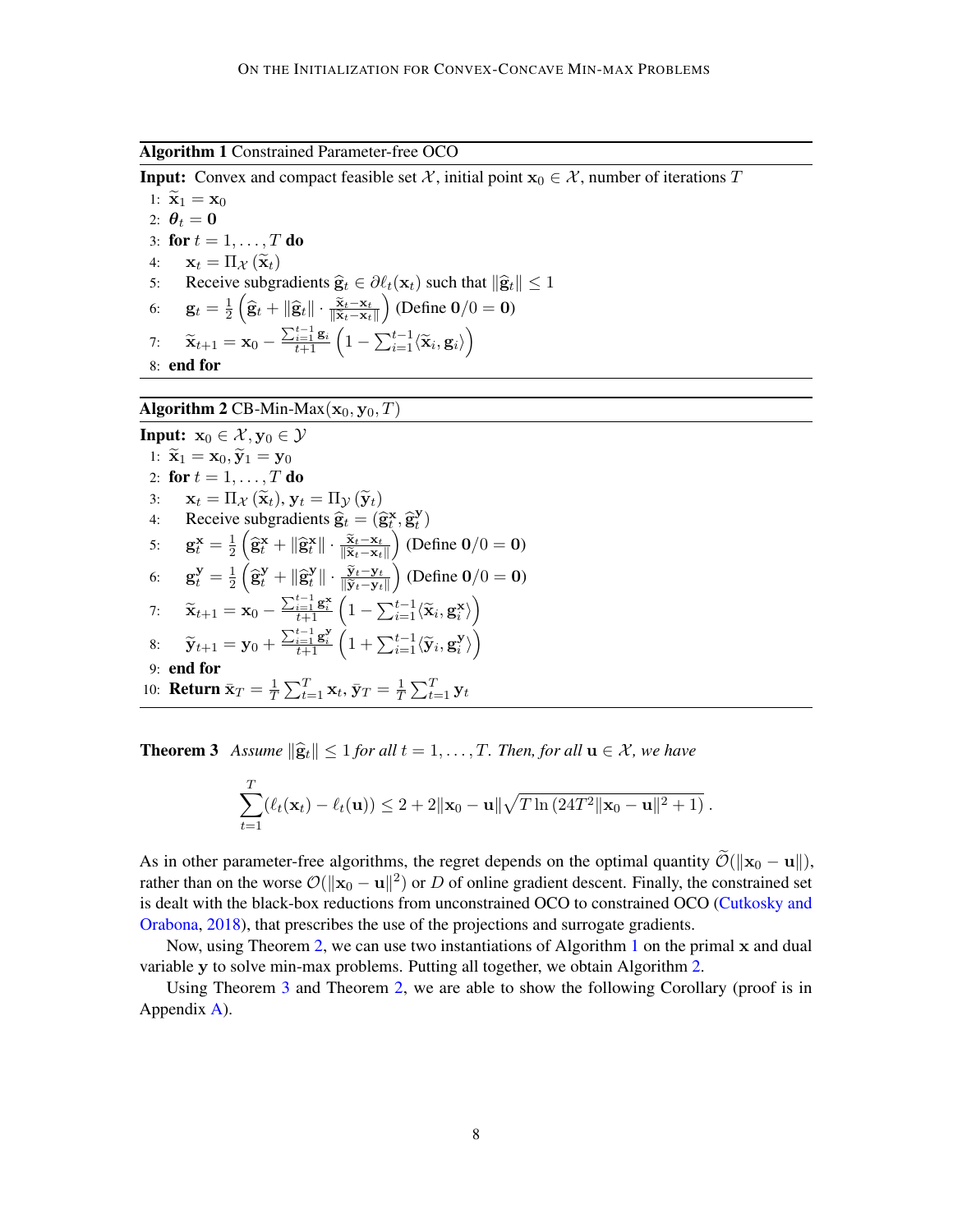Corollary 1 *Algorithm [2](#page-7-1) guarantees that*

<span id="page-8-2"></span>
$$
\max_{\mathbf{y}\in\mathcal{Y}} F(\bar{\mathbf{x}}_T, \mathbf{y}) - \min_{\mathbf{x}\in\mathcal{X}} F(\mathbf{x}, \bar{\mathbf{y}}_T)
$$
\n
$$
\leq \frac{4}{T} + \frac{2\|\mathbf{x}_0 - \mathbf{x}_T'\| \sqrt{\ln\left(24T^2\|\mathbf{x}_0 - \mathbf{x}_T'\|^2 + 1\right)} + 2\|\mathbf{y}_0 - \mathbf{y}_T'\| \sqrt{\ln\left(24T^2\|\mathbf{y}_0 - \mathbf{y}_T'\|^2 + 1\right)}}{\sqrt{T}},
$$
\n(7)

 $where \mathbf{x}'_T \in \arg\min_{\mathbf{x}\in\mathcal{X}} F(\mathbf{x}, \bar{\mathbf{y}}_T), and \mathbf{y}'_T \in \arg\max_{\mathbf{y}\in\mathcal{Y}} F(\bar{\mathbf{x}}_T, \mathbf{y}).$ 

<span id="page-8-1"></span>Now, from Corollary [1](#page-7-2) and Theorem [1,](#page-3-1) we show asymptotic initialization-dependent convergence rates for Algorithm [2.](#page-7-1) The proof of Theorem [4](#page-8-1) is included in Appendix [A.](#page-17-0)

Theorem 4 *Suppose Assumption [1](#page-3-2) holds. Then, Algorithm [2](#page-7-1) for any* T *iterations satisfies*

$$
\max_{\mathbf{y}\in\mathcal{Y}} F(\bar{\mathbf{x}}_T, \mathbf{y}) - \min_{\mathbf{x}\in\mathcal{X}} F(\mathbf{x}, \bar{\mathbf{y}}_T) \le \frac{2\left(\|\mathbf{x}_0 - \mathbf{x}_*\| + \|\mathbf{y}_0 - \mathbf{y}_*\| \right) \sqrt{\ln(24T^2D^2 + 1)}}{\sqrt{T}} + o\left(\frac{1}{\sqrt{T}}\right).
$$

Remark: Comparing Theorem [4](#page-8-1) and the argument in Section [4.2,](#page-5-0) we can see that asymptotically CB-Min-Max has rate  $\frac{\sqrt{\log T}}{\sqrt{T}}$ , while gradient descent ascent has rate  $\frac{1}{\sqrt{T}}$  $\frac{1}{T}$ , so CB-Min-Max is worse than gradient descent ascent asymptotically. However, gradient descent ascent has initializationdependent rate only if we have the knowledge of the initial condition, while CB-Min-Max always obtains initialization-dependent rate. We will show in Section [5](#page-9-0) that this particular feature of CB-Min-Max is important to derive non-asymptotic fast rates on another class of min-max problems.

## <span id="page-8-0"></span>4.4. Discussion on Possible Alternative Approaches

We have shown how to utilize the strict-convexity-strict-concavity to design algorithms with initializationdependent rates. However, one may wonder about alternative approaches to achieve the same goal. For example, adding arbitrary small amount of  $\ell_2$  regularization to both primal and dual variables will induce strict-convexity-strict-concavity with negligible bias. However, note that any arbitrarily small bias would not be negligible when the number of iterations  $T$  gets large.

In alternative, one could think to trade off the bias with the rate. But, this approach seems to be In alternative, one could think to trade off the blas with the rate. But, this approach seems to be able to recover only a  $DG/\sqrt{T}$  rate (D is the domain size, G is the gradient upper bound), so it would not be initialization-dependent. Let us consider the function  $F(\mathbf{x}, \mathbf{y})$  with  $\|\mathbf{x}\| \leq D$  and  $\|\mathbf{y}\| \leq D$ . In particular, denote the primal function by  $p(x) = \max_{y \in \mathcal{Y}} F(x, y)$ , the dual function by  $d(y) =$  $\min_{\mathbf{x}\in\mathcal{X}} F(\mathbf{x}, \mathbf{y})$ . Define the regularized primal function by  $p_{\mu}(\mathbf{x}) = \max_{\mathbf{y}\in\mathcal{Y}} F(\mathbf{x}, \mathbf{y}) + \mu \|\mathbf{x}\|^2$ , and the regularized dual function by  $d_{\mu}(\mathbf{y}) = \min_{x \in \mathcal{X}} F(\mathbf{x}, \mathbf{y}) - \mu ||\mathbf{y}||^2$ , where  $\mu > 0$  is a very small constant. Since the domain is bounded (assume both  $\mathcal X$  and  $\mathcal Y$  have diameter  $D$ ), we have  $|d(\mathbf{y}) - d_{\mu}(\mathbf{y})| \le \mu D^2$  and  $|p(\mathbf{x}) - p_{\mu}(\mathbf{x})| \le \mu D^2$  for any  $\mathbf{x} \in \mathcal{X}$  and any  $\mathbf{y} \in \mathcal{Y}$ . By using the stateof-the-art solver for the strongly-convex-strongly-concave subproblem, we have  $p_\mu(\mathbf{x}_T) - d_\mu(\mathbf{y}_T) \leq$  $\frac{G^2}{\mu T}$ , and hence for the original problem, the duality gap is  $p(\mathbf{x}_T) - d(\mathbf{y}_T) \leq \frac{G^2}{\mu T} + \mu D^2$ . Choosing the optimal  $\mu = \frac{G}{D}$  $\frac{G}{D\sqrt{T}}$ , the rate becomes  $DG/\sqrt{T}$ . Please note that the error term  $\mu D^2$  explicitly depends on the size of the domain, so it seems difficult to get around the domain diameter by the approach of adding a small  $\ell_2$  regularization. In contrast, directly assuming strict-convexity-strict-concavity we can get initialization-dependent asymptotic rates.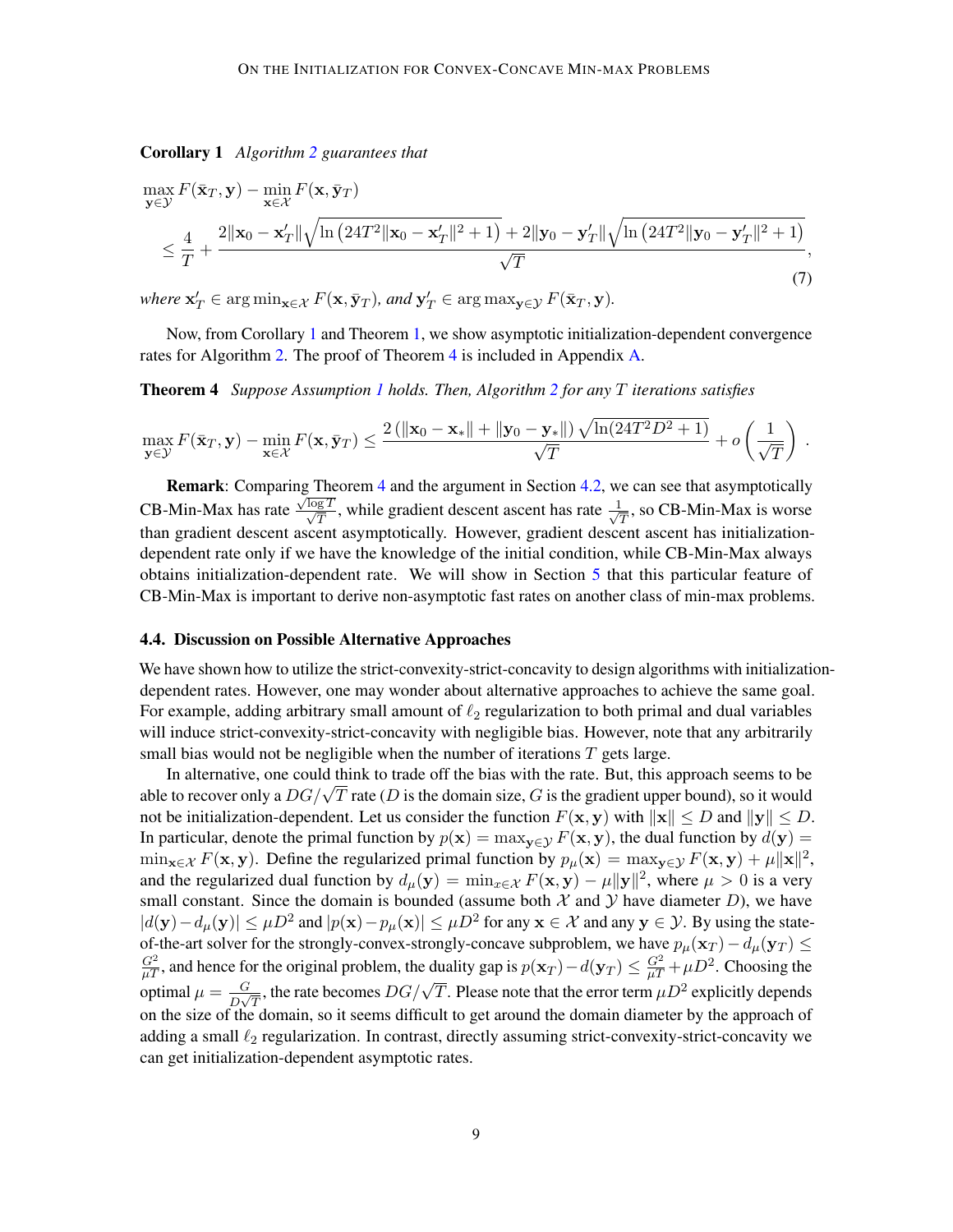<span id="page-9-3"></span>Algorithm 3 Restart-CB-Min-Max

**Input:**  $\hat{\mathbf{x}}_0$ ,  $\hat{\mathbf{y}}_0$ 1: for  $s = 1, ..., S$  do 2:  $(\widehat{\mathbf{x}}_s, \widehat{\mathbf{y}}_s) = \text{CB-Min-Max}(\widehat{\mathbf{x}}_{s-1}, \widehat{\mathbf{y}}_{s-1}, T_s)$ 3: end for 4: **Return**  $\widehat{\mathbf{x}}_S, \widehat{\mathbf{y}}_S$ 

## <span id="page-9-0"></span>5. Fast Rates under Growth Condition and Hölder Continuous Solution Mapping

In this section, we consider an extension of Algorithm [2](#page-7-1) when the function satisfies a growth condition and a Hölder continuous solution mapping, in which we establish improved rates.

<span id="page-9-1"></span>We consider the following assumptions.

Assumption 2 (Growth condition) *(i)*  $\|\mathbf{x} - \mathbf{x}_*\| \le c_1(F(\mathbf{x}, \mathbf{y}_*) - F(\mathbf{x}_*, \mathbf{y}_*))^{\theta_1}$  *and*  $\|\mathbf{y} - \mathbf{y}_*\|$  <  $c_2(F(\mathbf{x}_*,\mathbf{y}_*)-F(\mathbf{x}_*,\mathbf{y}))^{\theta_1}$ , where  $c_1>0$ ,  $c_2>0$ ,  $0<\theta_1\leq 1$ ,  $(\mathbf{x}_*,\mathbf{y}_*)$  is the optimal solution of *the original problem [\(1\)](#page-0-2).*

<span id="page-9-2"></span>Assumption 3 (Hölder continuous solution mapping) *Define*  $H_1(\mathbf{y}) = \arg \min_{\mathbf{x} \in \mathcal{X}} F(\mathbf{x}, \mathbf{y}), H_2(\mathbf{x}) =$  $\arg\max_{\mathbf{y}\in\mathcal{Y}}F(\mathbf{x},\mathbf{y})$ .  $\|H_1(\mathbf{y}_1)-H_1(\mathbf{y}_2)\|\leq L_\mathbf{y}\|\mathbf{y}_1-\mathbf{y}_2\|^{\theta_2}$  for any  $\mathbf{y}_1,\mathbf{y}_2\in\mathcal{Y}$ , and  $\|H_2(\mathbf{x}_1)-H_2(\mathbf{x}_2)\|\leq L_\mathbf{y}$  $L_{\mathbf{x}} ||\mathbf{x}_1 - \mathbf{x}_2||^{\theta_2}$  for any  $\mathbf{x}_1, \mathbf{x}_2 \in \mathcal{X}$ , where  $0 < \theta_2 \le 1$ .

Remark: Assumption [2](#page-9-1) is a generalization of growth condition in minimization problems [\(Li,](#page-14-13) [2013;](#page-14-13) [Yang and Lin,](#page-15-14) [2018\)](#page-15-14). Assumption [3](#page-9-2) is closely related to the Aubin Property [\(Aubin,](#page-12-13) [1984\)](#page-12-13), which is usually employed to characterize the Lipschitz behavior of solution set for convex optimization problems. Examples satisfying this assumption can be found in [\(Dontchev and Rockafellar,](#page-13-11) [2009\)](#page-13-11) (e.g., Example 3B.6, Exercise 3C.5). We want to emphasize that it covers a wide range of min-max problems. For example, strongly-convex-strongly-concave min-max problems satisfy Assumption [2](#page-9-1) and [3](#page-9-2) with  $\theta_1 = 1/2$  and  $\theta_2 = 1$  ( $\theta_1 = 1/2$  is due to the definition of strong-convexitystrong-concavity,  $\theta_2 = 1$  is shown in Lemma 2.2 of [Ghadimi and Wang](#page-13-12) [\(2018\)](#page-13-12)). Other examples satisfying Assumption [1,](#page-3-2) [2](#page-9-1) and [3](#page-9-2) can be found in Appendix  $\overline{F}$ .

Under Assumption [2](#page-9-1) and [3,](#page-9-2) we can design a restart version of the algorithm, which is presented in Algorithm [3.](#page-9-3) We will prove that Algorithm [3](#page-9-3) enjoys faster non-asymptotic convergence rates.

We first provide convergence guarantee for one-stage of Algorithm [3,](#page-9-3) which is presented in Theorem [5](#page-9-4) (the proof is included in Appendix [B\)](#page-18-0).

Theorem 5 *Suppose Assumptions [1,](#page-3-2) [2](#page-9-1) and [3](#page-9-2) hold. Running Algorithm [2](#page-7-1) for* T *iterations yields*

<span id="page-9-4"></span>
$$
\max_{\mathbf{y}\in\mathcal{Y}} F(\bar{\mathbf{x}}_T, \mathbf{y}) - \min_{\mathbf{x}\in\mathcal{X}} F(\mathbf{x}, \bar{\mathbf{y}}_T) \leq \mathcal{O}\left(\frac{1}{T} + \frac{1}{T^{\frac{\theta+1}{2}}} + \frac{ObjGap^{\theta_1}(\mathbf{x}_0, \mathbf{y}_0) \ln T}{\sqrt{T}}\right),\tag{8}
$$

*where*  $ObjGap(\mathbf{x}_0, \mathbf{y}_0) \triangleq F(\mathbf{x}_0, \mathbf{y}_*) - F(\mathbf{x}_*, \mathbf{y}_*) + F(\mathbf{x}_*, \mathbf{y}_*) - F(\mathbf{x}_*, \mathbf{y}_0)$ *<i>, and*  $\theta \triangleq \theta_1 \theta_2$ *.* 

<span id="page-9-5"></span>Based on Theorem [5,](#page-9-4) we then introduce the Theorem  $6$ , which illustrates the improved rate achieved by Algorithm [3](#page-9-3) when  $\theta_1 > 0$  and  $\theta_2 > 0$ . The proof of Theorem [6](#page-9-5) is included in Appendix [B.](#page-18-0)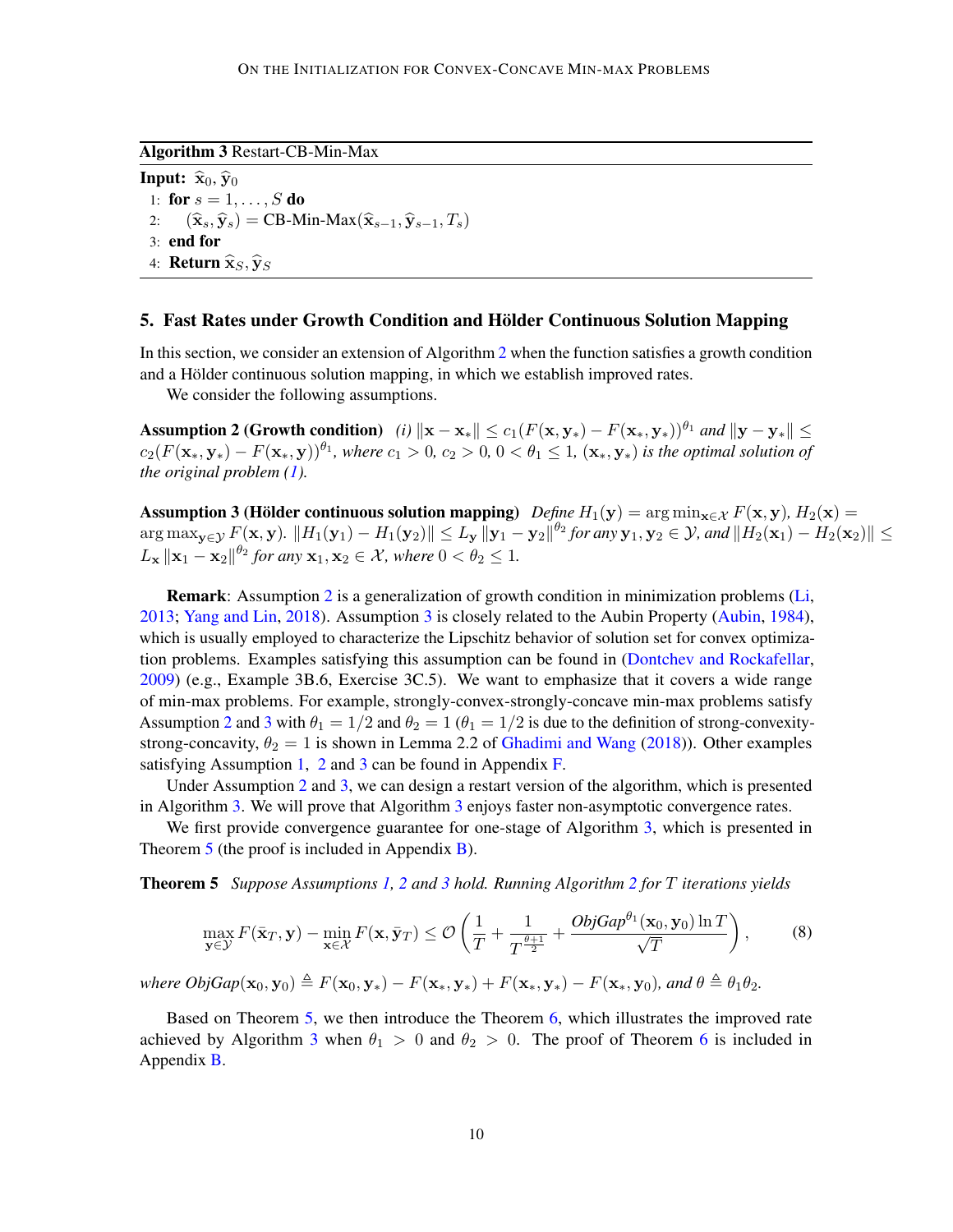<span id="page-10-1"></span>

Figure 1: Comparison of different algorithms for the synthetic problem  $(9)$ . GDA $(\cdot)$  stands for stands for gradient descent ascent (with learning rate), where  $T$  is total number of iterations. CB-Min-Max stands for Algorithm [2.](#page-7-1) Restart-CB-Min-Max stands for Algorithm [3.](#page-9-3)

**Theorem 6** *Suppose Assumptions* [1,](#page-3-2) [2](#page-9-1) *and* [3](#page-9-2) *hold.* Define  $\theta \triangleq \theta_1 \theta_2$ . Assume ObjGap( $\hat{\mathbf{x}}_0$ ,  $\hat{\mathbf{y}}_0$ )  $\triangleq$  $F(\hat{\mathbf{x}}_0, \mathbf{y}_*) - F(\mathbf{x}_*, \mathbf{y}_*) + F(\mathbf{x}_*, \hat{\mathbf{y}}_0) - F(\mathbf{x}_*, \mathbf{y}_*) \leq \epsilon_0$ . Define  $\epsilon_s = \epsilon_0/2^s$ . Run Algorithm [3](#page-9-3)<br>for  $S = \frac{1}{2} \epsilon_0 (\epsilon_0 / \epsilon)$ , stages with  $T = \widetilde{Q}(\text{max}) \left( \frac{1}{\epsilon_0 / \epsilon_0} \right)$ . Then, we can quarantee t  $f \circ f = \lfloor \log(\epsilon_0/\epsilon) \rfloor$  stages with  $T_s = \widetilde{\mathcal{O}}(\max(\frac{1}{\epsilon_s^{2-2\theta_1}}, \frac{1}{\epsilon_s^{2/(1-\theta_1)}}))$  $\frac{1}{\epsilon_s^{2/(1+\theta)}})$ ). Then, we can guarantee that  $\max_{\mathbf{y}\in\mathcal{Y}}F(\widehat{\mathbf{x}}_S,\mathbf{y})-\min_{\mathbf{x}\in\mathcal{X}}F(\mathbf{x},\widehat{\mathbf{y}}_S)\leq \epsilon$  and the total iteration complexity is  $\widetilde{\mathcal{O}}\left(\max\left(\frac{1}{\epsilon^{2(1-\epsilon)}}\right)\right)$  $\frac{1}{\epsilon^{2(1-\theta_1)}}, \frac{1}{\epsilon^{2/(1-\theta_1)}}$  $\frac{1}{\epsilon^{2/(1+\theta)}}\bigg)\bigg).$ 

Remark When the function is strongly-convex-strongly-concave, the state-of-the-art complexity is  $O(1/\epsilon)$  while the complexity of our Algorithm [3](#page-9-3) is  $\widetilde{O}(1/\epsilon^{4/3})$  ( $\theta_1 = 1/2$ ,  $\theta_2 = 1$ ,  $\theta = \theta_1 \theta_2 = 1/2$ ), and hence our algorithm does not achieve state-of-the-art in this particular case. However, our analysis captures a more general class of min-max problems, and the complexity is strictly better than  $O(1/\epsilon^2)$  as long as  $\theta_1 > 0$  and  $\theta_2 > 0$ . Intuitively speaking, our algorithm can take advantage of the growth condition of the loss landscape and enjoy faster convergence than the standard algorithm (e.g., GDA) which is oblivious of such favorable structure. To the best of our knowledge, leveraging function growth condition for min-max problems is novel and does not appear in the previous literature.

## 6. Experiments

In this section, we conduct experiments to justify the effectiveness of our proposed algorithm. We first consider a synthetic problem. Another problem is distributionally robust optimization (DRO), which requires an algorithm which can deal with non-Euclidean space such as probability simplex. For lack of space, the algorithm, theory and experiments about DRO are included in Appendix [C.](#page-19-0) Synthetic Problem We consider the following synthetic min-max problem:

<span id="page-10-0"></span>
$$
\min_{x \in \mathcal{X}} \max_{y \in \mathcal{Y}} F(x, y) := \frac{\rho}{4} x^4 + |x| + \rho x y - |y| - \frac{\rho}{4} y^4,\tag{9}
$$

where  $\mathcal{X} = \{x \mid |x| \le R_x\}$  and  $\mathcal{Y} = \{y \mid |y| \le R_y\}$ ,  $\rho$ ,  $R_x$ ,  $R_y$  are all positive constants. One can show that this problem satisfies Assumptions [1,](#page-3-2) [2,](#page-9-1) [3](#page-9-2) simultaneously with  $\theta_1 = 1$  and  $\theta_2 = 1/3$  (the proof of this claim is included in Appendix [F\)](#page-23-0). In addition, the optimal solution of [\(9\)](#page-10-0) is  $(0, 0)$ .

In our experiment, we set  $R_x = R_y = 1$ ,  $\rho = 0.5$ . We consider two different initializations  $(x_0, y_0) = (0.1, 0.1)$  and  $(x_0, y_0) = (0.05, 0.05)$  to test our algorithms and other baselines. We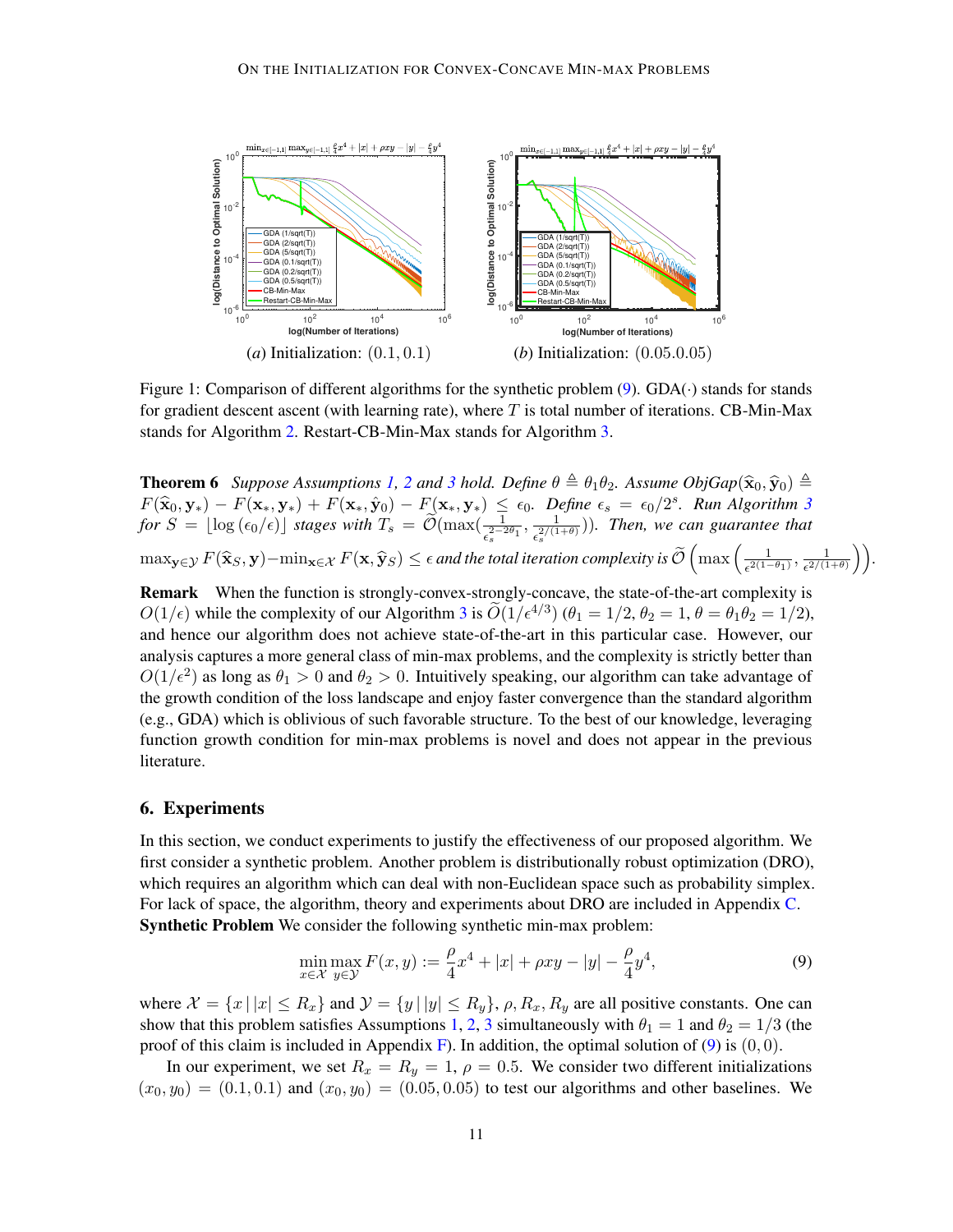choose the same initial point for both primal-dual gradient method with and CB-Min-Max, and report the distance to the optimal solution versus the number of iterations. The learning rate of the gradient descent ascent method (GDA) is set to be  $\frac{c}{G\sqrt{T}}$ , where c is tuned from  $\{1, 2, 5, 0.1, 0.2, 0.5\}$ , G is the gradient's upper bound and T is the number of iterations ( $T = 2 \times 10^5$ ). For CB-Min-Max and Restart-CB-Min-Max, we set all gradients in Algorithm [2](#page-7-1) to be scaled by its upper bound  $G$  to make sure that the scaled gradient has norm smaller than 1. For Restart-CB-Min-Max, the algorithm restarts at the ar<sup>s</sup>-th iteration, where  $a = 50$ ,  $r = 10^4$ ,  $s = 0, 1, \ldots$ . We plot the loglog curves for distance to the optimal solution versus the number of iterations for two different initializations, which are presented in Figure [1](#page-10-1) (a) and (b).

From Figure [1,](#page-10-1) we can see that the algorithms CB-Min-Max and Restart-CB-Min-Max are better than the GDA with theoretically optimal learning rate  $(2/\sqrt{T})$ , and are comparable to the GDA with best-tuned learning rate  $(5/\sqrt{T})$ . Note that  $2/\sqrt{T}$  learning rate for GDA is the theoretically best since the domain's size is  $D = 2$ , while the  $5/\sqrt{T}$  learning rate gives the best performance as shown in Figure [1.](#page-10-1) Another interesting observation is that Restart-CB-Min-Max is slightly better than CB-Min-Max at the very end, and it fluctuates a little bit in the middle. The reason is due to the restart. When the restart happens, the algorithm enters into a new stage and the update becomes a bit aggressive at the very beginning of this stage, and then it quickly converges to a good solution. Finally, when comparing (a) and (b) in Figure [1,](#page-10-1) we can see that our algorithms indeed have better performance when the initialization is better, and this is also consistent with our theory.

We want to emphasize that the problem instance [\(9\)](#page-10-0) is 1 dimension and nonsmooth, so GDA with best-tuned learning rate is the strongest baseline in this case. Other popular algorithms are not applicable or not better than the well-tuned GDA. For example, extragradient method [\(Korpelevich,](#page-14-2) [1976\)](#page-14-2) requires the function to be smooth and hence is not applicable to nonsmooth problems such as [\(9\)](#page-10-0), and coordinate-wise adaptive gradient algorithm [\(Bach and Levy,](#page-12-2) [2019\)](#page-12-2) is the same as the nonadaptive version since [\(9\)](#page-10-0) is of dimension 1.

## 7. Conclusion

In this paper, we consider how to get initialization-dependent convergence rate of first-order algorithms for convex-concave min-max problems. We first identify a condition (i.e., strict-convexitystrict-concavity) and show that it is sufficient to get the initialization-dependent rate. We also take advantage of a parameter-free algorithm with this initialization-dependent rate to design a better algorithm with fast non-asymptotic convergence rate, for min-max problems with a growth condition and Hölder continuous solution mapping. Experimental results show the superior performance of the proposed algorithms. In the future, we plan to study the lower bound for parameter-free algorithms in min-max problems.

#### Acknowledgments

This material is based upon work supported by the National Science Foundation under the grants no. 1908111 "AF: Small: Collaborative Research: New Representations for Learning Algorithms and Secure Computation" and no. 2046096 "CAREER: Parameter-free Optimization Algorithms for Machine Learning".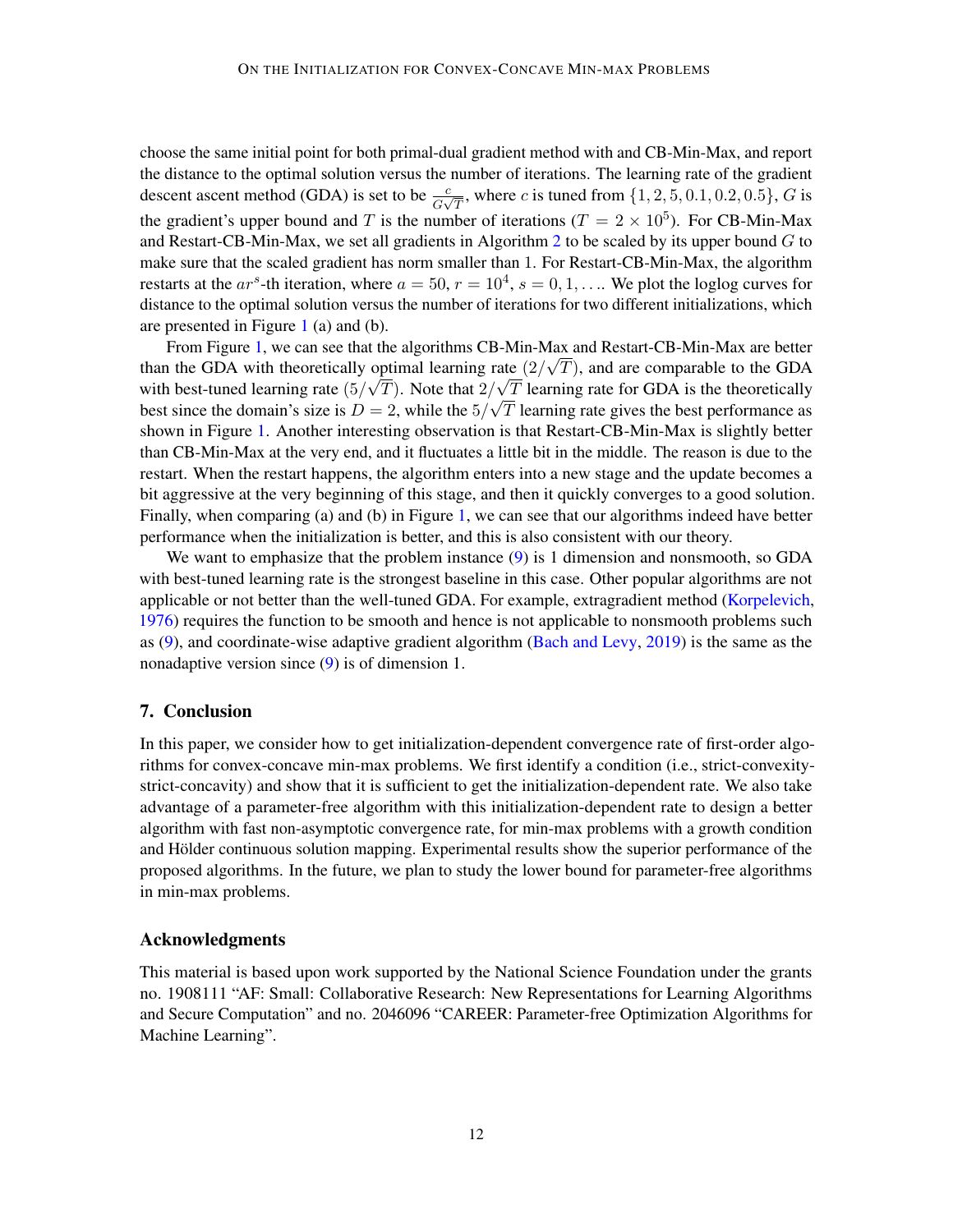# **References**

- <span id="page-12-12"></span>J. Abernethy, K. A. Lai, K. Y. Levy, and J.-K. Wang. Faster rates for convex-concave games. In *Conference On Learning Theory*, pages 1595–1625. PMLR, 2018.
- <span id="page-12-9"></span>J. D. Abernethy, E. Hazan, and A. Rakhlin. Competing in the dark: An efficient algorithm for bandit linear optimization. In Rocco A. Servedio and Tong Zhang, editors, *Proc. of Conference on Learning Theory (COLT)*, pages 263–274. Omnipress, 2008. URL [https://repository.upenn.](https://repository.upenn.edu/cgi/viewcontent.cgi?article=1492&context=statistics_papers) [edu/cgi/viewcontent.cgi?article=1492&context=statistics\\_papers](https://repository.upenn.edu/cgi/viewcontent.cgi?article=1492&context=statistics_papers).
- <span id="page-12-7"></span>Jacob Abernethy, Kevin A Lai, and Andre Wibisono. Last-iterate convergence rates for min-max optimization. *arXiv preprint arXiv:1906.02027*, 2019.
- <span id="page-12-13"></span>Jean-Pierre Aubin. Lipschitz behavior of solutions to convex minimization problems. *Mathematics of Operations Research*, 9(1):87–111, 1984.
- <span id="page-12-5"></span>Waïss Azizian, Damien Scieur, Ioannis Mitliagkas, Simon Lacoste-Julien, and Gauthier Gidel. Accelerating smooth games by manipulating spectral shapes. In *International Conference on Artificial Intelligence and Statistics*, pages 1705–1715. PMLR, 2020.
- <span id="page-12-2"></span>Francis Bach and Kfir Y Levy. A universal algorithm for variational inequalities adaptive to smoothness and noise. In *Conference on Learning Theory*, pages 164–194. PMLR, 2019.
- <span id="page-12-6"></span>James P Bailey, Gauthier Gidel, and Georgios Piliouras. Finite regret and cycles with fixed step-size via alternating gradient descent-ascent. In *Conference on Learning Theory*, pages 391–407. PMLR, 2020.
- <span id="page-12-0"></span>Aharon Ben-Tal, Laurent El Ghaoui, and Arkadi Nemirovski. *Robust optimization*. Princeton university press, 2009.
- <span id="page-12-8"></span>Antonin Chambolle and Thomas Pock. A first-order primal-dual algorithm for convex problems with applications to imaging. *Journal of mathematical imaging and vision*, 40(1):120–145, 2011.
- <span id="page-12-3"></span>Yunmei Chen, Guanghui Lan, and Yuyuan Ouyang. Optimal primal-dual methods for a class of saddle point problems. *SIAM Journal on Optimization*, 24(4):1779–1814, 2014.
- <span id="page-12-4"></span>Yunmei Chen, Guanghui Lan, and Yuyuan Ouyang. Accelerated schemes for a class of variational inequalities. *Mathematical Programming*, 165(1):113–149, 2017.
- <span id="page-12-11"></span>A. Cutkosky and K. Boahen. Online learning without prior information. In *Proc. of the 2017 Conference on Learning Theory*, volume 65 of *Proc. of Machine Learning Research*, pages 643– 677, Amsterdam, Netherlands, 07–10 Jul 2017. PMLR. URL [http://proceedings.mlr.](http://proceedings.mlr.press/v65/cutkosky17a.html) [press/v65/cutkosky17a.html](http://proceedings.mlr.press/v65/cutkosky17a.html).
- <span id="page-12-10"></span>A. Cutkosky and K. A. Boahen. Online convex optimization with unconstrained domains and losses. In *Advances in Neural Information Processing Systems*, pages 748–756, 2016.
- <span id="page-12-1"></span>A. Cutkosky and F. Orabona. Black-box reductions for parameter-free online learning in Banach spaces. In *Proc. of the Conference on Learning Theory (COLT)*, 2018. URL [https://arxiv.](https://arxiv.org/abs/1802.06293) [org/abs/1802.06293](https://arxiv.org/abs/1802.06293).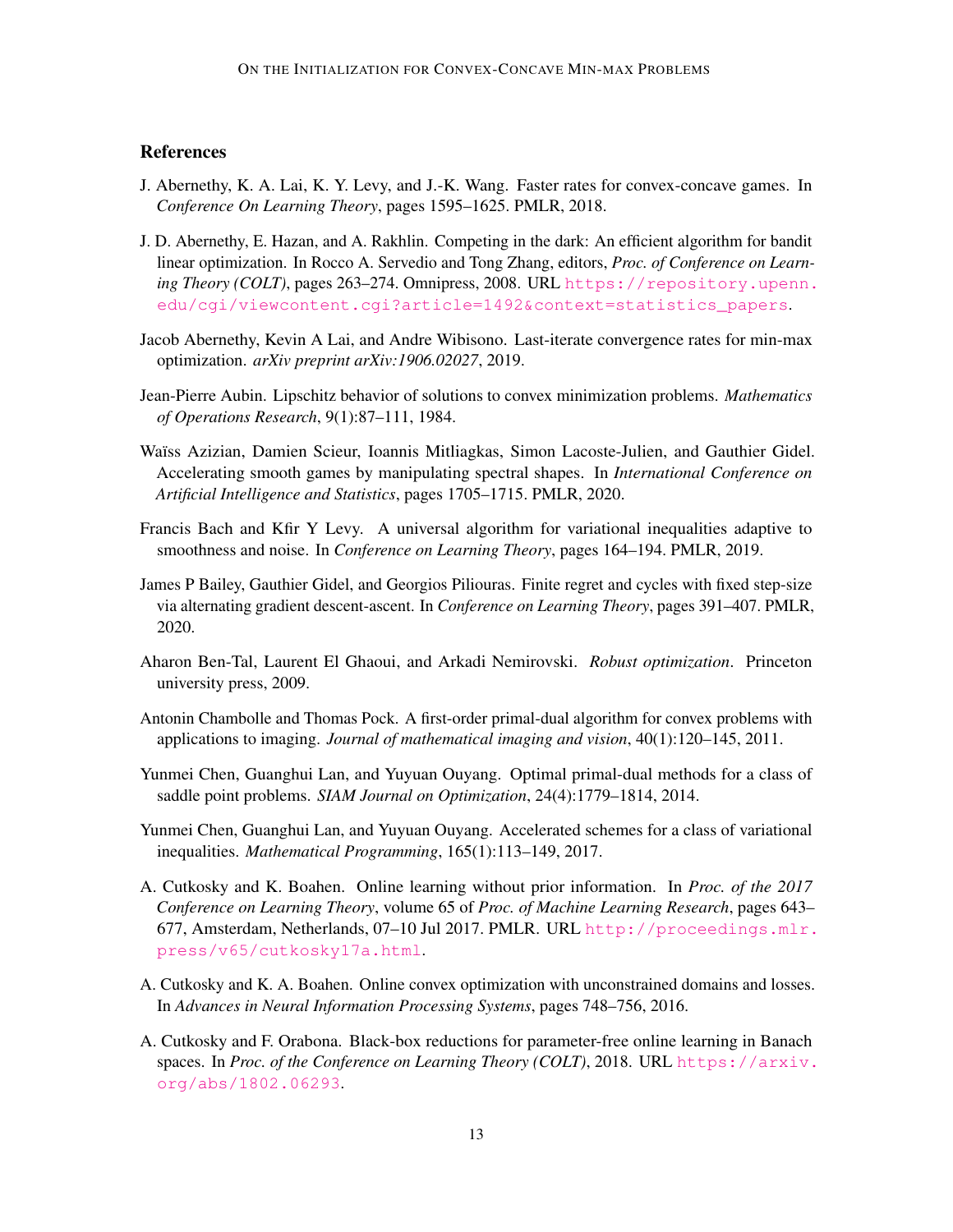- <span id="page-13-10"></span>A. Cutkosky and T. Sarlos. Matrix-free preconditioning in online learning. In *International Conference on Machine Learning*, pages 1455–1464. PMLR, 2019.
- <span id="page-13-5"></span>Constantinos Daskalakis and Ioannis Panageas. Last-iterate convergence: Zero-sum games and constrained min-max optimization. *arXiv preprint arXiv:1807.04252*, 2018.
- <span id="page-13-3"></span>Constantinos Daskalakis, Andrew Ilyas, Vasilis Syrgkanis, and Haoyang Zeng. Training GANs with optimism. In *International Conference on Learning Representations*, 2018. URL [https:](https://openreview.net/forum?id=SJJySbbAZ) [//openreview.net/forum?id=SJJySbbAZ](https://openreview.net/forum?id=SJJySbbAZ).
- <span id="page-13-7"></span>Jelena Diakonikolas. Halpern iteration for near-optimal and parameter-free monotone inclusion and strong solutions to variational inequalities. In *Conference on Learning Theory*, pages 1428–1451. PMLR, 2020.
- <span id="page-13-11"></span>Asen L Dontchev and R Tyrrell Rockafellar. *Implicit functions and solution mappings*, volume 543. Springer, 2009.
- <span id="page-13-12"></span>Saeed Ghadimi and Mengdi Wang. Approximation methods for bilevel programming. *arXiv preprint arXiv:1802.02246*, 2018.
- <span id="page-13-4"></span>Gauthier Gidel, Reyhane Askari Hemmat, Mohammad Pezeshki, Rémi Le Priol, Gabriel Huang, Simon Lacoste-Julien, and Ioannis Mitliagkas. Negative momentum for improved game dynamics. In *The 22nd International Conference on Artificial Intelligence and Statistics*, pages 1802–1811. PMLR, 2019.
- <span id="page-13-6"></span>Noah Golowich, Sarath Pattathil, Constantinos Daskalakis, and Asuman Ozdaglar. Last iterate is slower than averaged iterate in smooth convex-concave saddle point problems. In *Conference on Learning Theory*, pages 1758–1784. PMLR, 2020.
- <span id="page-13-0"></span>Ian Goodfellow, Jean Pouget-Abadie, Mehdi Mirza, Bing Xu, David Warde-Farley, Sherjil Ozair, Aaron Courville, and Yoshua Bengio. Generative adversarial nets. In *Advances in neural information processing systems*, pages 2672–2680, 2014.
- <span id="page-13-9"></span>G. J. Gordon. Regret bounds for prediction problems. In *Proc. of the twelfth annual conference on Computational learning theory (COLT)*, pages 29–40, 1999. URL [http://citeseerx.ist.](http://citeseerx.ist.psu.edu/viewdoc/download?doi=10.1.1.67.4767&rep=rep1&type=pdf) [psu.edu/viewdoc/download?doi=10.1.1.67.4767&rep=rep1&type=pdf](http://citeseerx.ist.psu.edu/viewdoc/download?doi=10.1.1.67.4767&rep=rep1&type=pdf).
- <span id="page-13-2"></span>Yunlong He and Renato DC Monteiro. An accelerated HPE-type algorithm for a class of composite convex-concave saddle-point problems. *SIAM Journal on Optimization*, 26(1):29–56, 2016.
- <span id="page-13-1"></span>Y.-G. Hsieh, F. Iutzeler, J. Malick, and P. Mertikopoulos. Explore aggressively, update conservatively: Stochastic extragradient methods with variable stepsize scaling. In H. Larochelle, M. Ranzato, R. Hadsell, M. F. Balcan, and H. Lin, editors, *Advances in Neural Information Processing Systems*, volume 33, pages 16223–16234. Curran Associates, Inc., 2020. URL [https://proceedings.neurips.cc/paper/2020/file/](https://proceedings.neurips.cc/paper/2020/file/ba9a56ce0a9bfa26e8ed9e10b2cc8f46-Paper.pdf) [ba9a56ce0a9bfa26e8ed9e10b2cc8f46-Paper.pdf](https://proceedings.neurips.cc/paper/2020/file/ba9a56ce0a9bfa26e8ed9e10b2cc8f46-Paper.pdf).
- <span id="page-13-8"></span>Adam Ibrahim, Waıss Azizian, Gauthier Gidel, and Ioannis Mitliagkas. Linear lower bounds and conditioning of differentiable games. In *International Conference on Machine Learning*, pages 4583–4593. PMLR, 2020.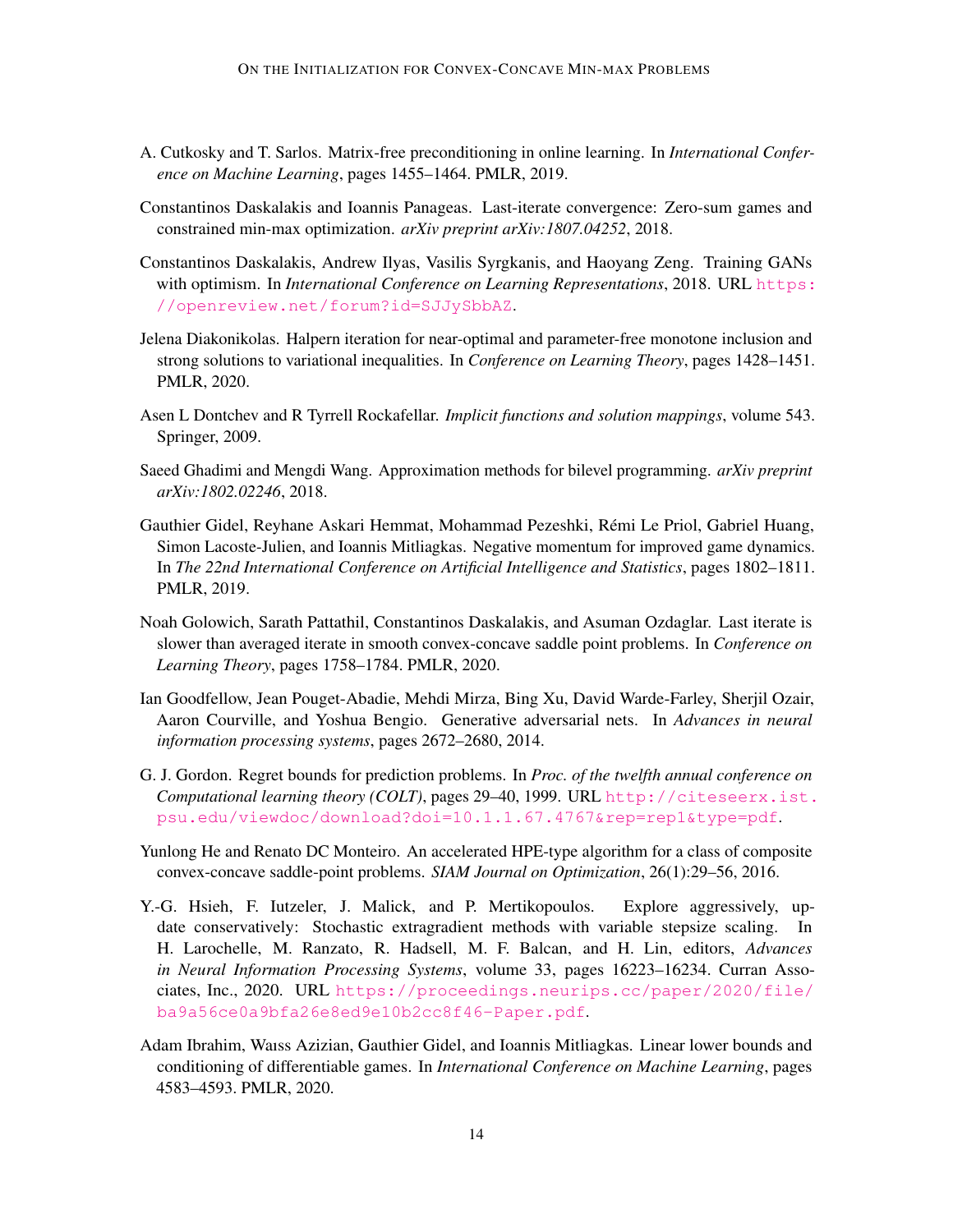- <span id="page-14-1"></span>Anatoli Juditsky, Arkadi Nemirovski, Claire Tauvel, et al. Solving variational inequalities with stochastic mirror-prox algorithm. *Stochastic Systems*, 1(1):17–58, 2011.
- <span id="page-14-11"></span>M. Kempka, W. Kotłowski, and M. K. Warmuth. Adaptive scale-invariant online algorithms for learning linear models. In K. Chaudhuri and R. Salakhutdinov, editors, *Proc. of the 36th International Conference on Machine Learning*, volume 97 of *Proc. of Machine Learning Research*, pages 3321–3330, Long Beach, California, USA, 09–15 Jun 2019. PMLR.
- <span id="page-14-2"></span>GM Korpelevich. The extragradient method for finding saddle points and other problems. *Matecon*, 12:747–756, 1976.
- <span id="page-14-10"></span>W. Kotłowski. Scale-invariant unconstrained online learning. *Theoretical Computer Science*, 808: 139–158, 2020.
- <span id="page-14-13"></span>Guoyin Li. Global error bounds for piecewise convex polynomials. *Mathematical Programming*, pages 1–28, 2013.
- <span id="page-14-7"></span>Tengyuan Liang and James Stokes. Interaction matters: A note on non-asymptotic local convergence of generative adversarial networks. In *The 22nd International Conference on Artificial Intelligence and Statistics*, pages 907–915. PMLR, 2019.
- <span id="page-14-9"></span>Tianyi Lin, Chi Jin, and Michael I Jordan. Near-optimal algorithms for minimax optimization. In *Conference on Learning Theory*, pages 2738–2779. PMLR, 2020.
- <span id="page-14-6"></span>Mingrui Liu, Xiaoxuan Zhang, Zaiyi Chen, Xiaoyu Wang, and Tianbao Yang. Fast stochastic AUC maximization with O(1/n)-convergence rate. In *International Conference on Machine Learning*, pages 3195–3203, 2018.
- <span id="page-14-0"></span>Aleksander Madry, Aleksandar Makelov, Ludwig Schmidt, Dimitris Tsipras, and Adrian Vladu. Towards deep learning models resistant to adversarial attacks. *arXiv preprint arXiv:1706.06083*, 2017.
- <span id="page-14-12"></span>H. B. McMahan and F. Orabona. Unconstrained online linear learning in Hilbert spaces: Minimax algorithms and normal approximations. In *Proc of the Annual Conference on Learning Theory, COLT*, 2014. URL <https://arxiv.org/abs/1403.0628>.
- <span id="page-14-8"></span>Aryan Mokhtari, Asuman Ozdaglar, and Sarath Pattathil. A unified analysis of extra-gradient and optimistic gradient methods for saddle point problems: Proximal point approach. In *International Conference on Artificial Intelligence and Statistics*, pages 1497–1507. PMLR, 2020.
- <span id="page-14-5"></span>Renato DC Monteiro and Benar Fux Svaiter. On the complexity of the hybrid proximal extragradient method for the iterates and the ergodic mean. *SIAM Journal on Optimization*, 20(6):2755–2787, 2010.
- <span id="page-14-4"></span>Angelia Nedić and Asuman Ozdaglar. Subgradient methods for saddle-point problems. *Journal of optimization theory and applications*, 142(1):205–228, 2009.
- <span id="page-14-3"></span>Arkadi Nemirovski. Prox-method with rate of convergence  $O(1/t)$  for variational inequalities with lipschitz continuous monotone operators and smooth convex-concave saddle point problems. *SIAM Journal on Optimization*, 15(1):229–251, 2004.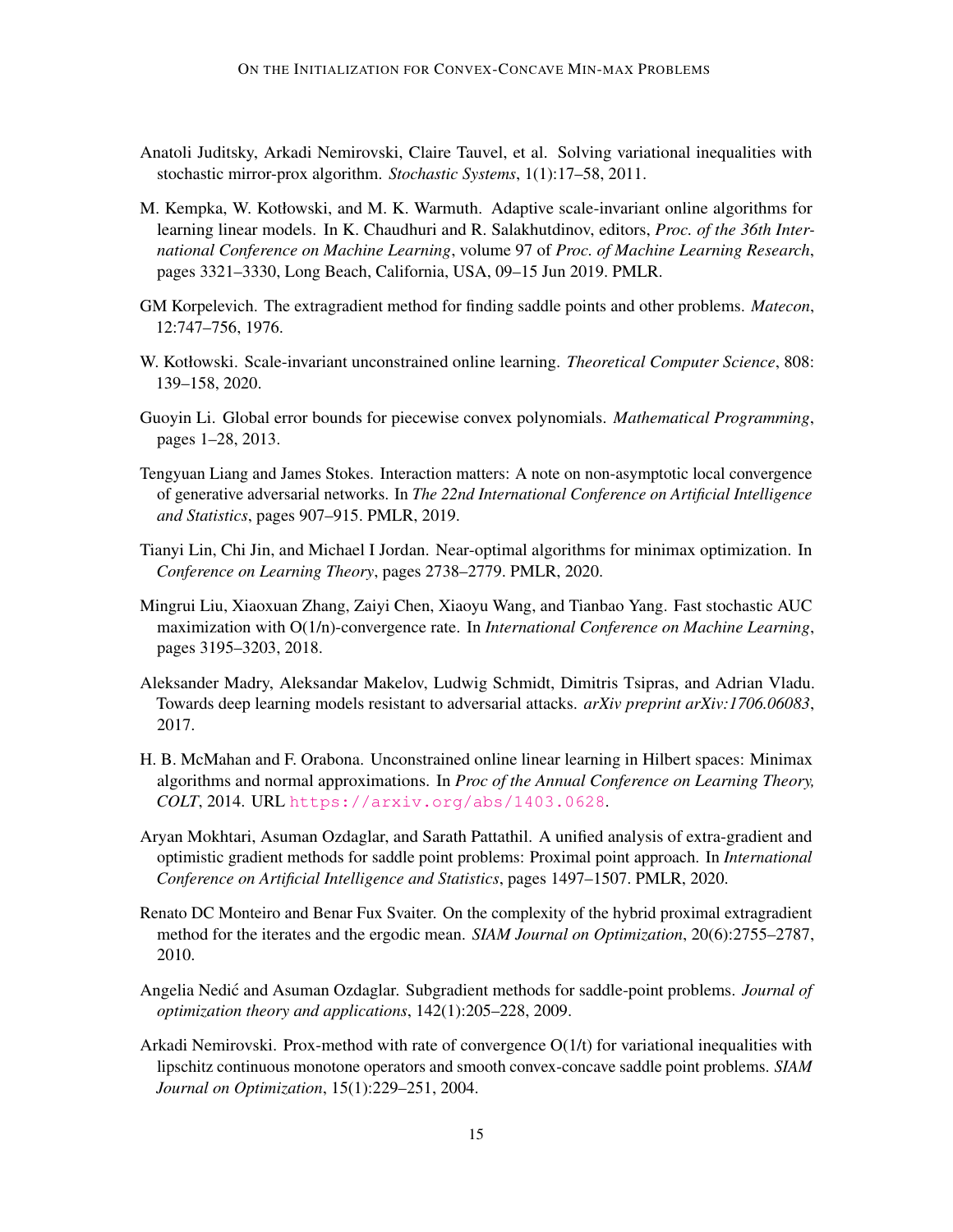- <span id="page-15-1"></span>Arkadi Nemirovski and David Yudin. Problem complexity and method efficiency in optimization. 1983.
- <span id="page-15-2"></span>Arkadi Nemirovski, Anatoli Juditsky, Guanghui Lan, and Alexander Shapiro. Robust stochastic approximation approach to stochastic programming. *SIAM Journal on optimization*, 19(4):1574– 1609, 2009.
- <span id="page-15-13"></span>Y. Nesterov. Primal-dual subgradient methods for convex problems. *Mathematical programming*, 120 (1):221–259, 2009. URL [https://link.springer.com/content/pdf/10.1007/](https://link.springer.com/content/pdf/10.1007/s10107-007-0149-x.pdf) [s10107-007-0149-x.pdf](https://link.springer.com/content/pdf/10.1007/s10107-007-0149-x.pdf).
- <span id="page-15-5"></span>Yu Nesterov. Smooth minimization of non-smooth functions. *Mathematical programming*, 103(1): 127–152, 2005.
- <span id="page-15-4"></span>Yurii Nesterov. Dual extrapolation and its applications to solving variational inequalities and related problems. *Mathematical Programming*, 109(2):319–344, 2007.
- <span id="page-15-6"></span>Yurii Nesterov and Laura Scrimali. Solving strongly monotone variational and quasi-variational inequalities. *Available at SSRN 970903*, 2006.
- <span id="page-15-12"></span>F. Orabona. Simultaneous model selection and optimization through parameter-free stochastic learning. In *Advances in Neural Information Processing Systems 27*, 2014.
- <span id="page-15-9"></span>F. Orabona. A modern introduction to online learning. *arXiv preprint arXiv:1912.13213*, 2019.
- <span id="page-15-3"></span>F. Orabona and D. Pál. Coin betting and parameter-free online learning. In D. D. Lee, M. Sugiyama, U. V. Luxburg, I. Guyon, and R. Garnett, editors, *Advances in Neural Information Processing Systems 29*, pages 577–585. Curran Associates, Inc., 2016. URL [https://arxiv.org/pdf/](https://arxiv.org/pdf/1602.04128.pdf) [1602.04128.pdf](https://arxiv.org/pdf/1602.04128.pdf).
- <span id="page-15-8"></span>Yuyuan Ouyang and Yangyang Xu. Lower complexity bounds of first-order methods for convexconcave bilinear saddle-point problems. *Mathematical Programming*, 185(1):1–35, 2021.
- <span id="page-15-11"></span>S. Shalev-Shwartz. *Online Learning: Theory, Algorithms, and Applications*. PhD thesis, The Hebrew University, 2007. URL [https://www.cs.huji.ac.il/~shais/papers/](https://www.cs.huji.ac.il/~shais/papers/ShalevThesis07.pdf) [ShalevThesis07.pdf](https://www.cs.huji.ac.il/~shais/papers/ShalevThesis07.pdf).
- <span id="page-15-10"></span>M. Streeter and B. McMahan. No-regret algorithms for unconstrained online convex optimization. In *Advances in Neural Information Processing Systems 25*, pages 2402–2410. Curran Associates, Inc., 2012. URL <https://arxiv.org/pdf/1211.2260.pdf>.
- <span id="page-15-7"></span>Yan Yan, Yi Xu, Qihang Lin, Wei Liu, and Tianbao Yang. Optimal epoch stochastic gradient descent ascent methods for min-max optimization. *Advances in Neural Information Processing Systems*, 33, 2020.
- <span id="page-15-14"></span>Tianbao Yang and Qihang Lin. RSG: Beating subgradient method without smoothness and strong convexity. *The Journal of Machine Learning Research*, 19(1):236–268, 2018.
- <span id="page-15-0"></span>Yiming Ying, Longyin Wen, and Siwei Lyu. Stochastic online AUC maximization. In *Advances in Neural Information Processing Systems*, pages 451–459, 2016.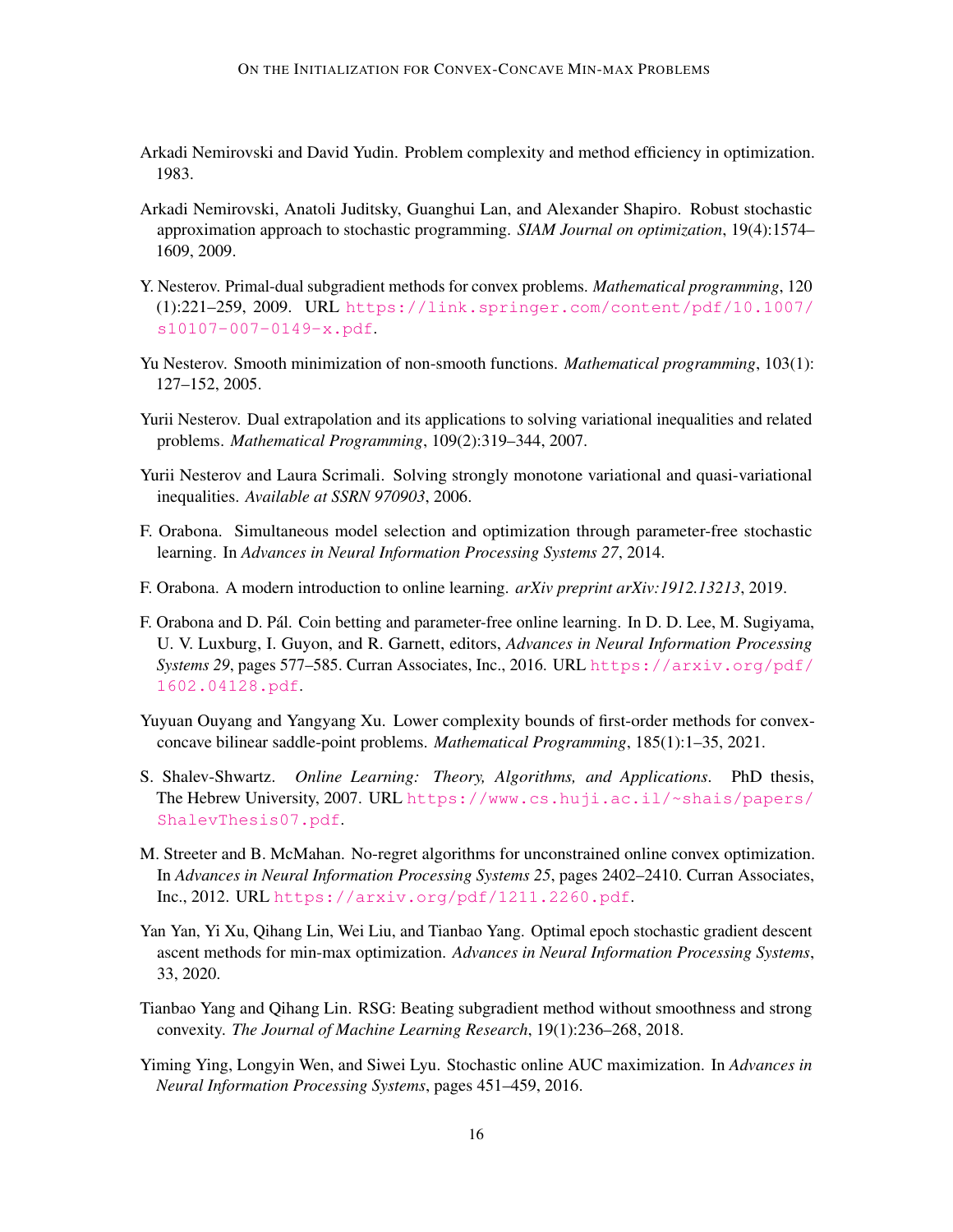- <span id="page-16-1"></span>Junyu Zhang, Mingyi Hong, and Shuzhong Zhang. On lower iteration complexity bounds for the saddle point problems. *arXiv preprint arXiv:1912.07481*, 2019.
- <span id="page-16-0"></span>Renbo Zhao. Optimal stochastic algorithms for convex-concave saddle-point problems. *arXiv preprint arXiv:1903.01687*, 2019.
- <span id="page-16-2"></span>M. Zinkevich. Online convex programming and generalized infinitesimal gradient ascent. In *Proc. of the International Conference on Machine Learning*, pages 928–936, 2003. URL [https:](https://www.aaai.org/Papers/ICML/2003/ICML03-120.pdf) [//www.aaai.org/Papers/ICML/2003/ICML03-120.pdf](https://www.aaai.org/Papers/ICML/2003/ICML03-120.pdf).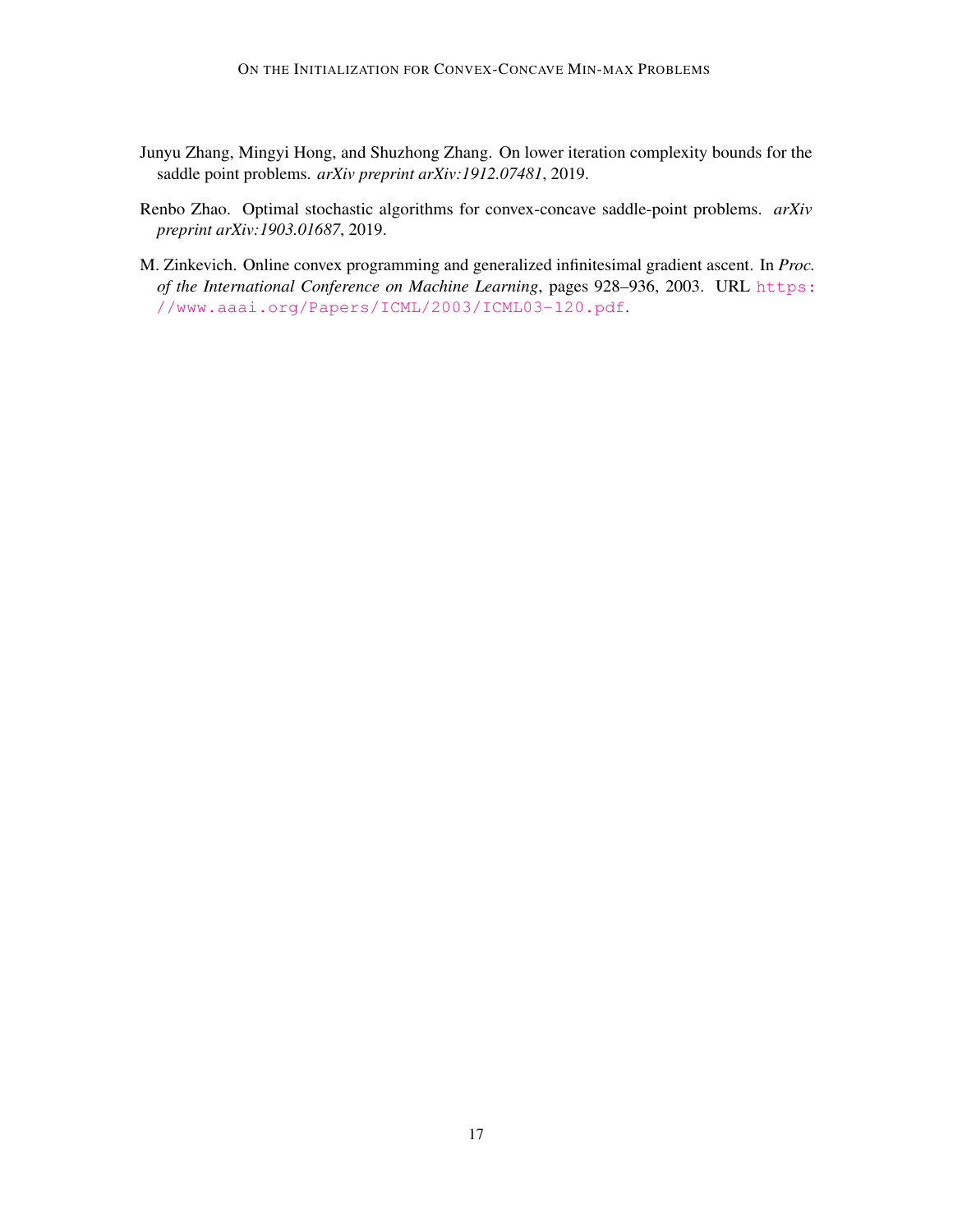# Appendix

## <span id="page-17-0"></span>Appendix A. Proofs in Section [4](#page-3-3)

## A.1. Proof of Theorem [2](#page-6-2)

Proof

Note that  $\ell_t(\mathbf{x}) = F(\mathbf{x}, \mathbf{y}_t)$ , and  $h_t(\mathbf{y}) = -F(\mathbf{x}_t, \mathbf{y})$ . By Jensen's inequality, we have

$$
F(\bar{\mathbf{x}}_T, \mathbf{y}) - F(\mathbf{x}, \bar{\mathbf{y}}_T) \leq \frac{1}{T} \sum_{t=1}^T F(\mathbf{x}_t, \mathbf{y}) - \frac{1}{T} \sum_{t=1}^T F(\mathbf{x}, \mathbf{y}_t)
$$
  
=  $\frac{1}{T} \sum_{t=1}^T F(\mathbf{x}_t, \mathbf{y}) - \frac{1}{T} \sum_{t=1}^T F(\mathbf{x}_t, \mathbf{y}_t) + \frac{1}{T} \sum_{t=1}^T F(\mathbf{x}_t, \mathbf{y}_t) - \frac{1}{T} \sum_{t=1}^T F(\mathbf{x}, \mathbf{y}_t)$   
=  $\frac{1}{T} \sum_{t=1}^T (h_t(\mathbf{y}_t) - h_t(\mathbf{y})) + \frac{1}{T} \sum_{t=1}^T (\ell_t(\mathbf{x}_t) - \ell_t(\mathbf{x})).$ 

Taking  $\mathbf{x} = \mathbf{x}'_T \in \arg\min_{\mathbf{x} \in \mathcal{X}} F(\mathbf{x}, \bar{\mathbf{y}}_T)$  and  $\mathbf{y} = \mathbf{y}'_T \in \arg\max_{\mathbf{y} \in \mathcal{Y}} F(\bar{\mathbf{x}}_T, \mathbf{y})$ , we get the stated result.

#### A.2. Proof of Theorem [3](#page-6-1)

**Proof** Define  $\tilde{\ell}_t(\mathbf{x}) = \frac{1}{2} (\langle \hat{\mathbf{g}}_t, \mathbf{x} \rangle + ||\hat{\mathbf{g}}_t|| ||\mathbf{x} - \Pi_{\mathcal{X}}(\mathbf{x})||)$  $\tilde{\ell}_t(\mathbf{x}) = \frac{1}{2} (\langle \hat{\mathbf{g}}_t, \mathbf{x} \rangle + ||\hat{\mathbf{g}}_t|| ||\mathbf{x} - \Pi_{\mathcal{X}}(\mathbf{x})||)$  $\tilde{\ell}_t(\mathbf{x}) = \frac{1}{2} (\langle \hat{\mathbf{g}}_t, \mathbf{x} \rangle + ||\hat{\mathbf{g}}_t|| ||\mathbf{x} - \Pi_{\mathcal{X}}(\mathbf{x})||)$ . Noting that  $\mathbf{g}_t \in \partial \tilde{\ell}_t(\tilde{\mathbf{x}}_t)$ , so Algorithm 1 is a coin-betting algorithm for minimizing regret defined by the function  $\tilde{\ell}$  over the sequence of points  $\{\tilde{\mathbf{x}}_t\}$ . By Corollary 5 in [Cutkosky and Orabona](#page-12-1) [\(2018\)](#page-12-1), we know that

$$
\sum_{t=1}^T \left( \widetilde{\ell}_t(\widetilde{\mathbf{x}}_t) - \widetilde{\ell}_t(\mathbf{u}) \right) \le 1 + \|\mathbf{x}_0 - \mathbf{u}\| \sqrt{T \ln(24T^2 \|\mathbf{x}_0 - \mathbf{u}\|^2 + 1)}.
$$

By the black-box reduction argument (Theorem 3 in [Cutkosky and Orabona](#page-12-1) [\(2018\)](#page-12-1)), we have

$$
\sum_{t=1}^T \left(\ell_t(\mathbf{x}_t) - \ell_t(\mathbf{u})\right) \le 2\left(\sum_{t=1}^T \left(\widetilde{\ell}_t(\widetilde{\mathbf{x}}_t) - \widetilde{\ell}_t(\mathbf{u})\right)\right) \le 2 + 2\|\mathbf{x}_0 - \mathbf{u}\| \sqrt{T \ln(24T^2 \|\mathbf{x}_0 - \mathbf{u}\|^2 + 1)},
$$

**In the Second** 

that completes the proof.

#### A.3. Proof of Corollary [1](#page-7-2)

**Proof** Using Theorem [3](#page-6-1) twice (applying it with  $\ell_t = F(\cdot, \mathbf{y}_t)$  and  $\mathbf{u} = \mathbf{x}_T' \in \arg\min_{\mathbf{x} \in \mathcal{X}} F(\mathbf{x}, \bar{\mathbf{y}}_T)$ , and applying it with  $h_t = -F(\mathbf{x}_t, \cdot)$  with  $\mathbf{u} = \mathbf{y}_T' \in \arg \max_{\mathbf{y} \in \mathcal{Y}} F(\bar{\mathbf{x}}_T, \mathbf{y})$  and Theorem [2](#page-6-2) concludes the proof. ш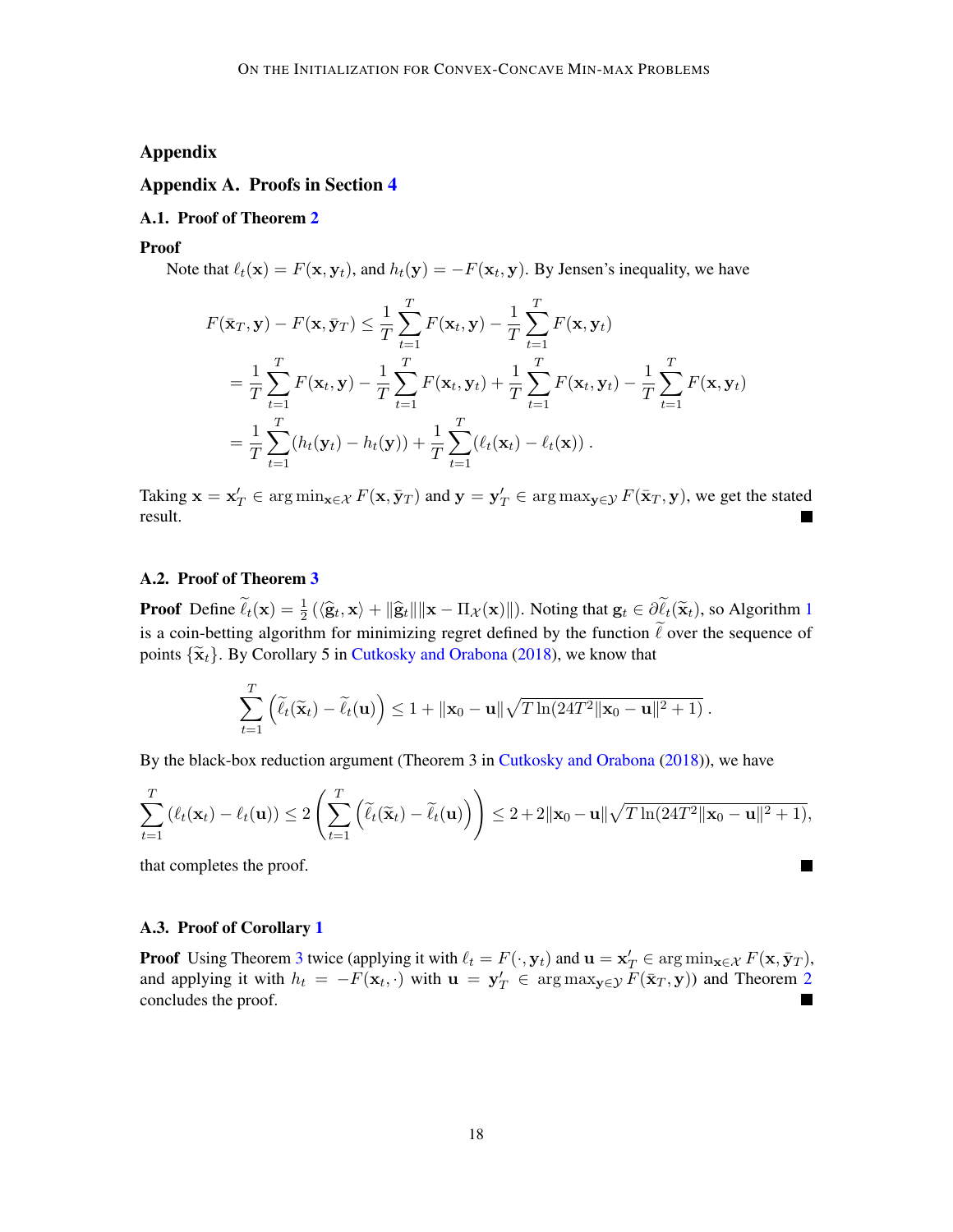# A.4. Proof of Theorem [4](#page-8-1)

**Proof** We can see that [\(7\)](#page-8-2) satisfies the premises of Theorem [1](#page-3-1) with  $A(x) = x, B(T) = x$ an see that (7) satisfies the premises of Theorem 1 with  $A(x) = x$ ,  $B(T) = \frac{\sqrt{4 \ln(24T^2D^2+1)}}{\sqrt{T}}$ ,  $C(T) = 4/\sqrt{T}$ . Note that  $A(x+y) \le A(x) + A(y)$  for any  $0 \le x \le D, 0 \le y \le D$ , then invoking Theorem [1,](#page-3-1) we have

$$
\max_{\mathbf{y}\in\mathcal{Y}} F(\bar{\mathbf{x}}_T, \mathbf{y}) - \min_{\mathbf{x}\in\mathcal{X}} F(\mathbf{x}, \bar{\mathbf{y}}_T) \le [A(\|\mathbf{x}_0 - \mathbf{x}_*\|)B(T) + A(\|\mathbf{y}_0 - \mathbf{y}_*\|)B(T)] + R(T) + \frac{4}{T}
$$
  

$$
\le \frac{2(\|\mathbf{x}_0 - \mathbf{x}_*\| + \|\mathbf{y} - \mathbf{y}_*\|) \sqrt{\ln(24T^2D^2 + 1)}}{\sqrt{T}} + o\left(\frac{1}{\sqrt{T}}\right).
$$

#### <span id="page-18-0"></span>Appendix B. Proof in Section [5](#page-9-0)

## B.1. Proof of Theorem [5](#page-9-4)

Proof By Corollary [1,](#page-7-2) we have

<span id="page-18-3"></span>
$$
\max_{\mathbf{y}\in\mathcal{Y}} F(\bar{\mathbf{x}}_T, \mathbf{y}) - \min_{\mathbf{x}\in\mathcal{X}} F(\mathbf{x}, \bar{\mathbf{y}}_T)
$$
\n
$$
\leq \frac{4}{T} + \frac{\|\mathbf{x}_0 - \mathbf{x}_T'\| \sqrt{\ln\left(1 + 24\|\mathbf{x}_0 - \mathbf{x}_T'\|^2 T^2\right)}}{\sqrt{T}} + \frac{\|\mathbf{y}_0 - \mathbf{y}_T'\| \sqrt{\ln\left(1 + 24\|\mathbf{y}_0 - \mathbf{y}_T'\|^2 T^2\right)}}{\sqrt{T}},
$$
\n(10)

where  $x'_T = arg min_{x \in \mathcal{X}} F(x, \bar{y}_T), y'_T = arg min_{y \in \mathcal{Y}} F(\bar{x}_T, y)$ . By the growth condition in Assumption [2,](#page-9-1) we know that

<span id="page-18-1"></span>
$$
\|\mathbf{x}_0 - \mathbf{x}_*\| \le c_1 \left( F(\mathbf{x}_0, \mathbf{y}_*) - F(\mathbf{x}_*, \mathbf{y}_*) \right)^{\theta_1}.
$$
 (11)

By the Hölder continuity of the solution mapping (Assumption [3\)](#page-9-2), we have  $\|\mathbf{x}_{*}-\mathbf{x}'_{T}\| = \|\arg\min_{\mathbf{x}} F(\mathbf{x},\mathbf{y}_{*}) -$ T  $\arg \min_\mathbf{x} F(\mathbf{x}, \bar{\mathbf{y}}_T) \|\leq L_\mathbf{y}\|\bar{\mathbf{y}}_T-\mathbf{y}_*\|^{\theta_2}.$  Note that we have  $\|\bar{\mathbf{y}}_T-\mathbf{y}_*\| \leq c_2 (F(\mathbf{x}_*,\mathbf{y}_*)-F(\mathbf{x}_*,\bar{\mathbf{y}}_T))^{\theta_1},$ so we have

<span id="page-18-2"></span>
$$
\|\mathbf{x}_{*} - \mathbf{x}'_{T}\| \leq c_{2}^{\theta_{2}} L_{\mathbf{y}} \left(F(\mathbf{x}_{*}, \mathbf{y}_{*}) - F(\mathbf{x}_{*}, \bar{\mathbf{y}}_{T})\right)^{\theta_{1}\theta_{2}} \leq c_{\mathbf{y}} \left(F(\mathbf{x}_{*}, \mathbf{y}_{*}) - \min_{\mathbf{x}} F(\mathbf{x}, \bar{\mathbf{y}}_{T})\right)^{\theta} \leq O\left(\frac{c_{\mathbf{y}} D_{\mathcal{Y}}^{\theta} \ln^{\frac{\theta}{2}}(D_{\mathcal{Y}} T)}{T^{\theta/2}}\right).
$$
\n(12)

where  $c_y = c_2^{\theta_2} L_y$ ,  $\theta = \theta_1 \theta_2$ , and the last inequality holds due to the convergence guarantee established in Corollary [1](#page-7-2) .

A parallel argument in terms of y gives

$$
\|\mathbf{y}_0 - \mathbf{y}_*\| \le c_2 (F(\mathbf{x}_*, \mathbf{y}_*) - F(\mathbf{x}_*, \mathbf{y}_0))^{\theta_1},\tag{13}
$$

and

$$
\|\mathbf{y}_{*} - \mathbf{y}_{T}'\| \leq c_{1}^{\theta_{1}} L_{\mathbf{x}} \left(F(\bar{\mathbf{x}}_{T}, \mathbf{y}_{*}) - F(\mathbf{x}_{*}, \mathbf{y}_{*})\right)^{\theta_{1}\theta_{2}} \leq c_{\mathbf{x}} \left(F(\bar{\mathbf{x}}_{T}, \mathbf{y}_{*}) - F(\mathbf{x}_{*}, \mathbf{y}_{*})\right)^{\theta} \leq O\left(\frac{c_{\mathbf{x}} D_{\mathcal{X}}^{\theta} \ln^{\frac{\theta}{2}}(D_{\mathcal{X}} T)}{T^{\theta/2}}\right),
$$
\n(14)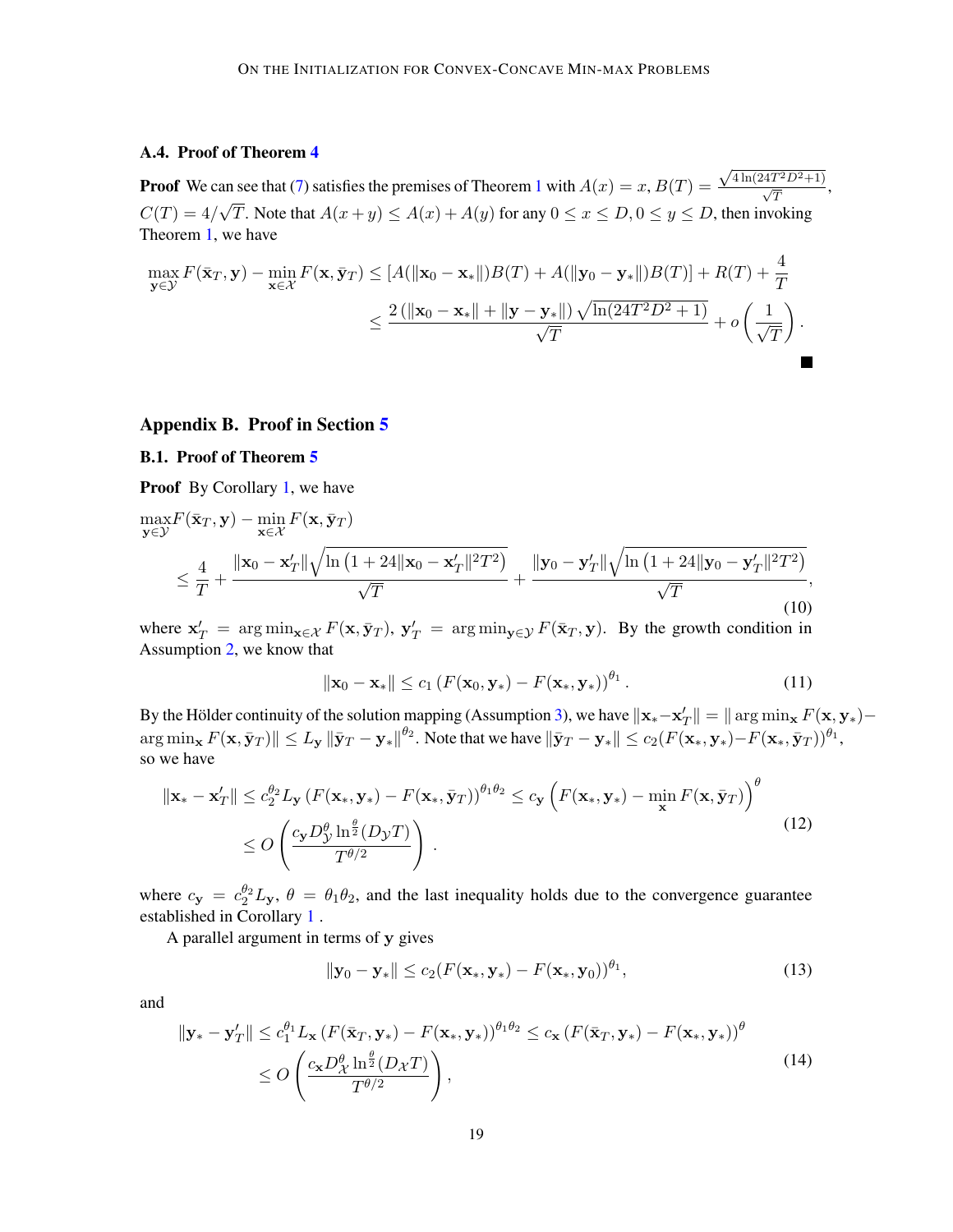where  $c_{\mathbf{x}} = c_1^{\theta_1} L_{\mathbf{x}}$ .

Due to triangle inequality and  $(11)$  and  $(12)$ , we have

$$
\|\mathbf{x}_0 - \mathbf{x}_T'\| \le \|\mathbf{x}_0 - \mathbf{x}_*\| + \|\mathbf{x}_* - \mathbf{x}_T'\| \le c_1 (F(\mathbf{x}_0, \mathbf{y}_*) - F(\mathbf{x}_*, \mathbf{y}_*))^{\theta_1} + O(\ln T/T^{\theta/2}).
$$
 (15)

Similarly, we have

$$
\|\mathbf{y}_0 - \mathbf{y}_T'\| \le \|\mathbf{y}_0 - \mathbf{y}_*\| + \|\mathbf{y}_* - \mathbf{y}_T'\| \le c_2 (F(\mathbf{x}_*, \mathbf{y}_*) - F(\mathbf{x}_*, \mathbf{y}_0))^{\theta_1} + O(\ln T/T^{\theta/2}). \tag{16}
$$

Hence, we have

<span id="page-19-1"></span>
$$
\|\mathbf{x}_0 - \mathbf{x}_T'\| + \|\mathbf{y}_0 - \mathbf{y}_T'\| \le O\left(\text{ObjGap}^{\theta_1}(\mathbf{x}_0, \mathbf{y}_0)\right) + O(\ln T/T^{\theta/2}).\tag{17}
$$

Combining  $(10)$  with  $(17)$ , we have

$$
\max_{\mathbf{y}\in\mathcal{Y}} F(\bar{\mathbf{x}}_T, \mathbf{y}) - \min_{\mathbf{x}\in\mathcal{X}} F(\mathbf{x}, \bar{\mathbf{y}}_T) \le O\left(\frac{1}{T} + \frac{\ln T}{T^{\frac{\theta+1}{2}}} + \frac{\text{ObjGap}^{\theta_1}(\mathbf{x}_0, \mathbf{y}_0) \ln T}{\sqrt{T}}\right),\tag{18}
$$

where  $\text{ObjGap}(\mathbf{x}_0, \mathbf{y}_0) = F(\mathbf{x}_0, \mathbf{y}_*) - F(\mathbf{x}_*, \mathbf{y}_*) + F(\mathbf{x}_*, \mathbf{y}_*) - F(\mathbf{x}_*, \mathbf{y}_0).$ 

## B.2. Proof of Theorem [6](#page-9-5)

**Proof** Define DualityGap( $\hat{\mathbf{x}}_0, \hat{\mathbf{y}}_0$ ) = max<sub>y∈</sub>y  $F(\hat{\mathbf{x}}_0, \mathbf{y})$ –min<sub>x∈X</sub>  $F(\mathbf{x}, \hat{\mathbf{y}}_0)$ . We know that ObjGap( $\hat{\mathbf{x}}_0, \hat{\mathbf{y}}_0$ ) ≤ DualityGap $(\widehat{\mathbf{x}}_0, \widehat{\mathbf{y}}_0)$ . By invoking the subroutine Algorithm [2](#page-7-1) to run  $T_0 = \widetilde{O}\left(\max\left(\frac{1}{\epsilon_0^{-2-\frac{1}{2\alpha}}}\right)\right)$  $\epsilon_0^{2-2\theta_1}$  $\frac{1}{2(1)}$  $\epsilon_0^{2/(1+\theta)}$  $\setminus$ iterations, we know that the duality gap at the new point will be decreased to  $\epsilon_1 = \epsilon_0/2$ . Then the Algorithm [3](#page-9-3) restarts by setting the new point as the initial point, and then invokes the subroutine Algorithm [2](#page-7-1) to run  $T_1 = \widetilde{O}\left(\max\left(\frac{1}{\epsilon_1^2}\right)\right)$  $\overline{\epsilon_1^{2-2\theta_1}}$  $, \frac{1}{271}$  $\left(\frac{1}{\epsilon_1^{2/(1+\theta)}}\right)$  number of iterations, and then it restarts again. Algorithm [3](#page-9-3) repeats this process under it reaches  $\epsilon$ -duality gap. We know that we have  $S = \lfloor \log(\epsilon_0/\epsilon) \rfloor$  stages and hence the total complexity is  $\sum_{s=0}^{S} \widetilde{O} \left( \max \left( \frac{1}{\epsilon_s^2} \right) \right)$  $\frac{1}{\epsilon_s^{2-2\theta_1}}, \frac{1}{\epsilon_s^{2/(1-\varepsilon_s^{2/2})}}$  $\frac{1}{\epsilon_s^{2/(1+\theta)}} \Big) \Big) =$  $\widetilde{O}\left(\max\left(\frac{1}{\epsilon^{2(1-\epsilon)}}\right)\right)$  $\frac{1}{\epsilon^{2(1-\theta_1)}}, \frac{1}{\epsilon^{2/(1-\theta_1)}}$  $\frac{1}{\epsilon^{2/(1+\theta)}}\bigg)\bigg).$ 

# <span id="page-19-0"></span>Appendix C. Non-Euclidean Space: Simplex Setup

Min-max optimization in Non-Euclidean spaces is an important topic, which has broad applications in machine learning (e.g., distributionally robust optimization). In this section, we focus on the simplex setup by considering the following problem

$$
\min_{\mathbf{x}\in\mathcal{X}}\max_{\mathbf{p}\in\Delta_n} F(\mathbf{x},\mathbf{p}),
$$

where

$$
\Delta_n = \left\{ (p_1, p_2, \dots, p_n) \in \mathbb{R}^n \, | \, 0 \le p_i \le 1, \sum_{i=1}^n p_i = 1 \right\}
$$

.

 $\blacksquare$ 

Our algorithm design shares the similar spirit as in the Euclidean case (Algorithm [2\)](#page-7-1), in which we split the original problem into the primal and dual problems, and employ corresponding coin-betting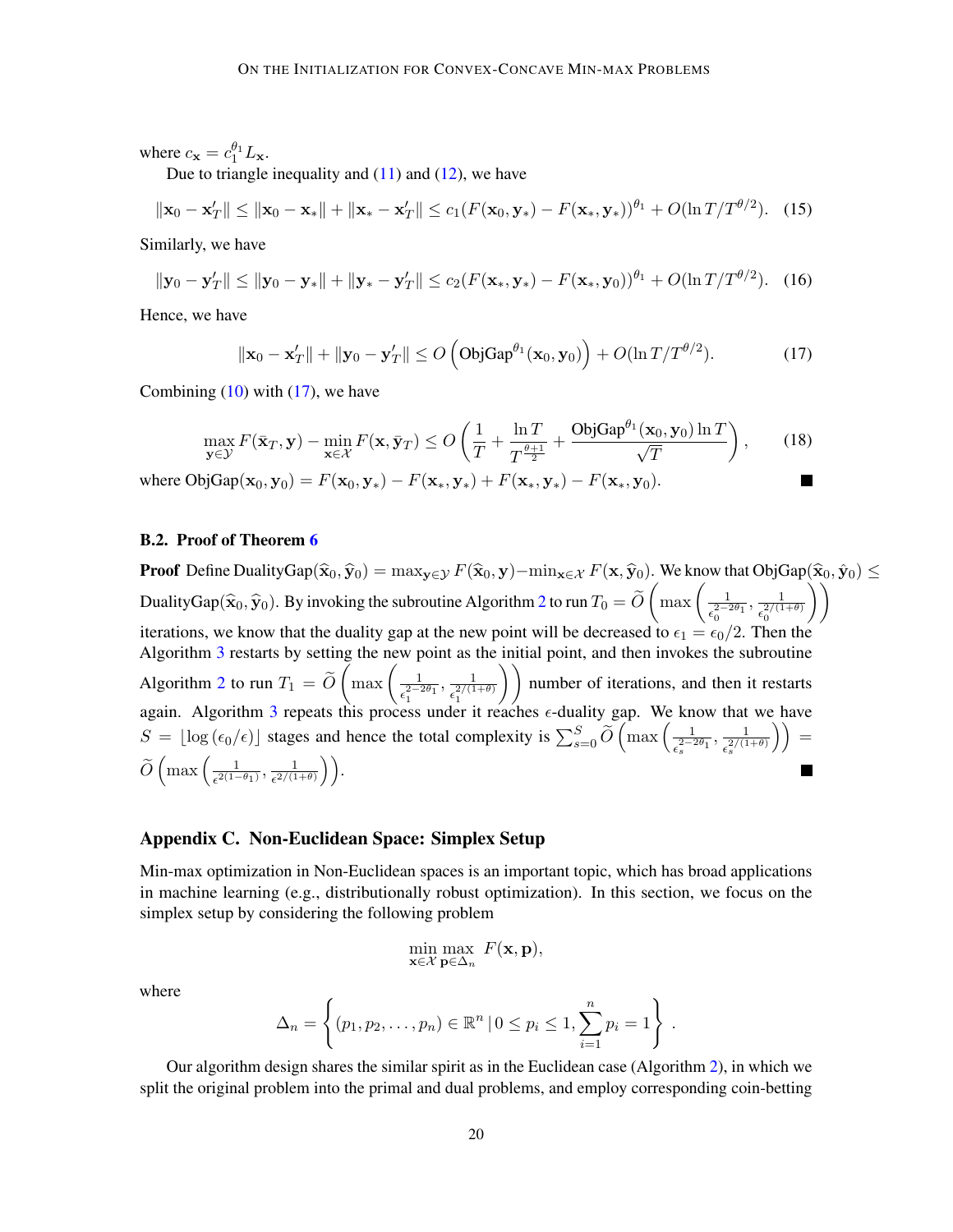<span id="page-20-1"></span>Algorithm 4 Simplex-Constrained Coin-betting OCO

**Input:** Simplex  $\Delta_n \in \mathbb{R}^n$ , prior distribution  $\mathbf{p}_0 \in \Delta_n$ 1: for  $t = 1, \ldots, T$  do 2:  $\mathbf{w}_{t,i} = \frac{\sum_{j=1}^{t-1} \tilde{\mathbf{g}}_{j,i}}{t} (1 + \sum_{j=1}^{t-1} \tilde{\mathbf{g}}_{j,i} \mathbf{w}_{j,i}), i = 1, \ldots, n$ 3:  $\widehat{\mathbf{p}}_{t,i} = \mathbf{p}_{0,i} \max(\mathbf{w}_{t,i}, 0), i = 1, \dots, n$ 4:  $\mathbf{p}_t = \frac{\widehat{\mathbf{p}_t}}{\|\widehat{\mathbf{n}}_t\|}$  $\frac{\mathbf{p}_t}{\|\widehat{\mathbf{p}}_t\|_1}$  if  $\|\widehat{\mathbf{p}}_t\|_1 \neq 0$  else  $\mathbf{p}_t = \mathbf{p}_0$ 5: Receive subgradient  $\hat{\mathbf{g}}_t^{\mathbf{p}}$ t 6:  $\widetilde{\mathbf{g}}_{t,i} = \mathbf{g}_{t,i}^{\mathbf{p}} - \langle \mathbf{g}_t^{\mathbf{p}} \rangle$  $\left\{ \mathbf{P}_t, \mathbf{p}_t \right\}$  if  $\mathbf{w}_{t,i} > 0$  else  $\widetilde{\mathbf{g}}_{t,i} = \max(\mathbf{g}_{t,i}^{\mathbf{p}} - \langle \mathbf{g}_t^{\mathbf{p}} \rangle)$  ${\bf P}_t, {\bf p}_t \rangle, 0), i = 1, \ldots, n$ 7: end for 8: **Return**  $\bar{\mathbf{p}}_T = \frac{1}{T}$  $\frac{1}{T}\sum_{t=1}^T \mathbf{p}_t$ 

## <span id="page-20-0"></span>Algorithm 5 CB-Min-Max-Simplex

**Input:**  $x_0 \in \mathcal{X}$ , prior distribution  $p_0 \in \Delta_n$ 1:  $\widetilde{\mathbf{x}}_0 = \mathbf{x}_0$ 2: for  $t = 0, ..., T$  do 3:  $\mathbf{x}_t = \Pi_{\mathcal{X}}(\tilde{\mathbf{x}}_t)$ <br>4: Receive Subg 4: Receive Subgradient  $\hat{\mathbf{g}}$ x t 5:  ${\bf g}_t^{\bf x} = \frac{1}{2}$  $\frac{1}{2}\left(\widehat{\mathbf{g}}_t^{\mathbf{x}} + \|\widehat{\mathbf{g}}_t^{\mathbf{x}}\| \cdot \frac{\widetilde{\mathbf{x}}_t - \mathbf{x}_t}{\|\widetilde{\mathbf{x}}_t - \mathbf{x}_t\|}\right)$ (Define  $0/0 = 0$ ) 6:  $\mathbf{w}_{t,i} = \frac{\sum_{j=1}^{t-1} \tilde{\mathbf{g}}_{j,i}}{t} (1 + \sum_{j=1}^{t-1} \tilde{\mathbf{g}}_{j,i} \mathbf{w}_{j,i}), i = 1, \ldots, n$ 7:  $\widehat{\mathbf{p}}_{t,i} = \mathbf{p}_{0,i} \max(\mathbf{w}_{t,i}, 0), i = 1, \dots, n$ 8:  $\mathbf{p}_t = \frac{\widehat{\mathbf{p}_t}}{\|\widehat{\mathbf{n}}_t\|}$  $\frac{\mathbf{p}_t}{\|\hat{\mathbf{p}}_t\|_1}$  if  $\|\hat{\mathbf{p}}_t\|_1 \neq 0$  else  $\mathbf{p}_t = \mathbf{p}_0$ 9: Receive subgradient  $\widehat{\mathbf{g}}_t^{\text{I}}$ <br>0:  $\widetilde{\mathbf{g}} = \widehat{\mathbf{g}}_t^{\text{I}}$   $\widehat{\mathbf{g}}_t^{\text{I}}$   $\widehat{\mathbf{g}}_t^{\text{I}}$ Receive subgradient  $\hat{\mathbf{g}}_t^{\mathbf{p}}$ 10:  $\widetilde{\mathbf{g}}_{t,i} = \widehat{\mathbf{g}}_{t,i}^{\mathbf{p}} - \langle \widehat{\mathbf{g}}_{t}^{\mathbf{p}} \rangle$  $\left\{ \mathbf{P}_t, \mathbf{p}_t \right\}$  if  $\mathbf{w}_{t,i} > 0$  else  $\widetilde{\mathbf{g}}_{t,i} = \max(\widehat{\mathbf{g}}_{t,i}^{\mathbf{p}} - \langle \widehat{\mathbf{g}}_{t}^{\mathbf{p}} \rangle)$  ${\bf P}_t, {\bf p}_t \rangle, 0), i = 1, \ldots, n$ 11:  $\widetilde{\mathbf{x}}_{t+1} = \mathbf{x}_0 - \frac{\sum_{j=1}^t \mathbf{g}_t^{\mathbf{x}}}{t+1} (1 - \sum_{j=1}^t \langle \mathbf{g}_j^{\mathbf{x}}, \widetilde{\mathbf{x}}_j \rangle)$ 12: end for 13: **Return**  $\bar{\mathbf{x}}_T = \frac{1}{T}$  $\frac{1}{T}\sum_{t=1}^T \mathbf{x}_t, \bar{\mathbf{p}}_T = \frac{1}{T}$  $\frac{1}{T} \sum_{t=1}^T \mathbf{p}_t$ 

algorithms for solving them simultaneously. The algorithm is presented in Algorithm [5,](#page-20-0) which is an synthesis of Algorithm [1](#page-7-0) and Algorithm [4.](#page-20-1) It is worth mentioning that Algorithm [4](#page-20-1) is adapted from Algorithm 2 in [Orabona and Pál](#page-15-3) [\(2016\)](#page-15-3), which is a parameter-free coin-betting algorithm in the probability simplex.

The main difficulty of analyzing parameter-free algorithms for min-max problems in a non-Euclidean space is that we have to use a different distance-generating function, and generalize the proofs done in Euclidean space in Section [4](#page-3-3) to non-Euclidean spaces.

We first present two key Lemmas (Lemma [1](#page-20-2) and Lemma [2\)](#page-20-3)) which are useful for our analysis. The proofs are included in Appendix [D.](#page-21-0) Lemma [1](#page-20-2) plays the role of the triangle inequality for the KL-divergence, and Lemma [2](#page-20-3) provides the non-Euclidean variant of Theorem [3.](#page-6-1)

<span id="page-20-2"></span>**Lemma 1** Assume  $\pi$  is a discrete probability distribution over  $\mathbb{R}^n$  with  $\pi_i > 0$ . Let  $\mathbf{p}, \mathbf{q}$  arbitrary *vectors in the probability simplex. Then,*

<span id="page-20-3"></span>
$$
KL(\mathbf{p}, \boldsymbol{\pi}) \leq KL(\mathbf{p}, \mathbf{q}) + \max_{i} \max\left(\ln \frac{q_i}{\pi_i}, 0\right) \|\mathbf{p} - \mathbf{q}\|_1 + KL(\mathbf{q}, \boldsymbol{\pi})\,. \tag{19}
$$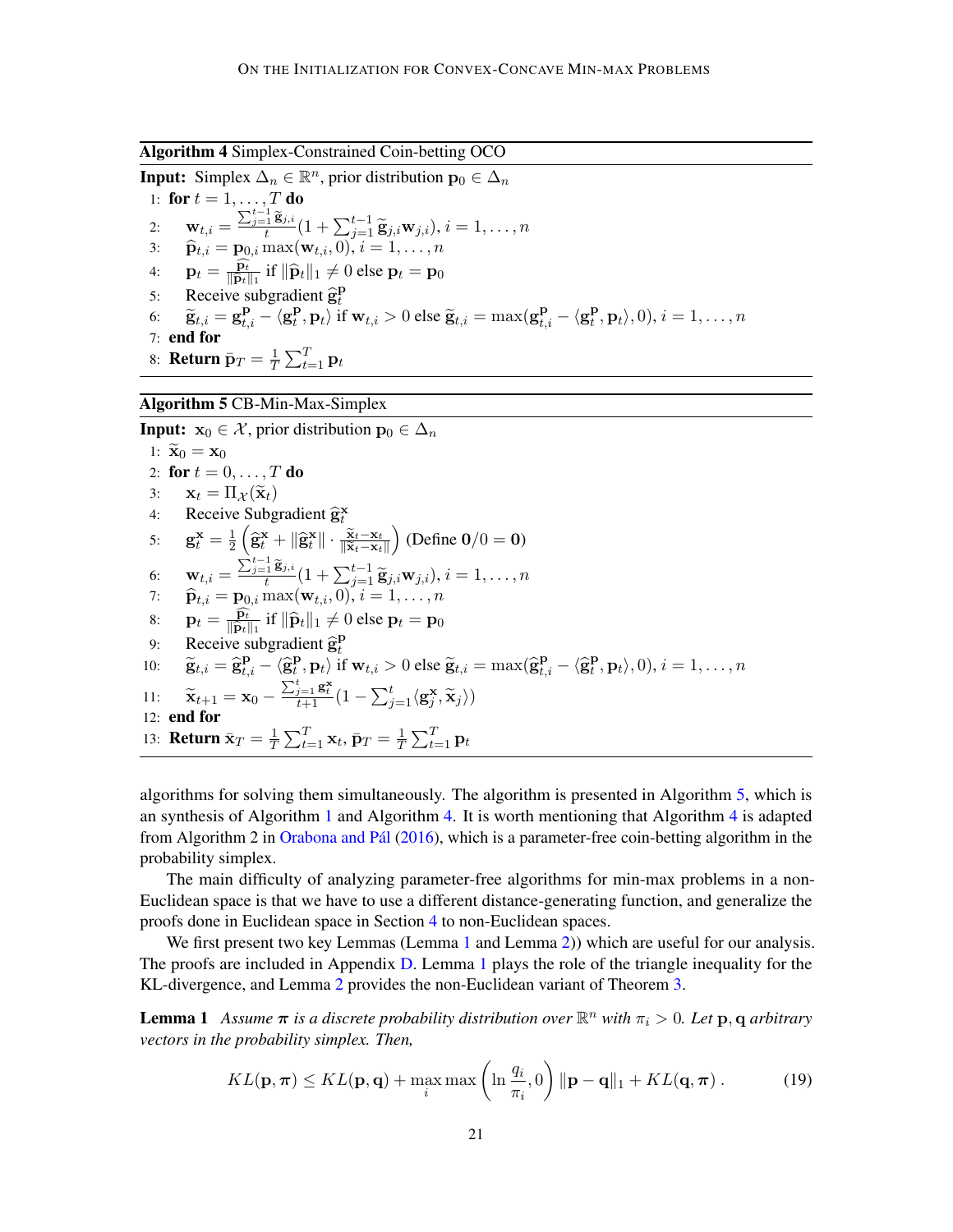**Lemma 2** Define  $h_t(\mathbf{p}) = -F(\mathbf{x}_t, \mathbf{p})$ . Then, Algorithm [5](#page-20-0) guarantees that for any  $\mathbf{p} \in \Delta_n$ , we *have*

<span id="page-21-1"></span>
$$
\frac{1}{T}\sum_{t=1}^{T}h_t(\mathbf{p}_t) - \frac{1}{T}\sum_{t=1}^{T}h_t(\mathbf{p}) \le \frac{1}{T} + \frac{\sqrt{\ln T + 3KL(\mathbf{p}, \mathbf{p}_0)}}{\sqrt{T}}.
$$
\n(20)

Here, we present our main theorem in this section.

**Theorem 7** *Suppose Assumption [1](#page-3-2) holds and*  $\mathbf{p}_{0,i} > 0$  *for every*  $i = 1, \ldots, n$ *. Then, Algorithm [5](#page-20-0) guarantees that*

$$
\max_{\mathbf{p}\in\Delta_n} F(\bar{\mathbf{x}}_T, \mathbf{p}) - \min_{\mathbf{x}\in\mathcal{X}} F(\mathbf{x}, \bar{\mathbf{p}}_T)
$$
\n
$$
\leq \frac{4}{T} + \frac{\|\mathbf{x}_0 - \mathbf{x}_*\| \sqrt{\ln\left(1 + 24\|\mathbf{x}_0 - \mathbf{x}_*\| T^2\right)}}{\sqrt{T}} + \frac{\sqrt{\ln T + 3KL(\mathbf{p}_*, \mathbf{p}_0)}}{\sqrt{T}} + o\left(\frac{1}{\sqrt{T}}\right).
$$
\n(22)

The high-level proof idea of Theorem [7](#page-21-1) is to extend the proof of Theorem [4](#page-8-1) from the Euclidean setting to the probability simplex. The main technical ingredient is utilizing the expansion of the KL divergence in Lemma [1](#page-20-2) and making use of the objective gap bound in Lemma [2.](#page-20-3) The detailed proof can be found in Appendix [D.](#page-21-0)

# <span id="page-21-0"></span>Appendix D. Proofs in Appendix [C](#page-19-0)

## D.1. Proof of Lemma [1](#page-20-2)

Proof We have

$$
KL(\mathbf{p}, \boldsymbol{\pi}) = \sum_{i=1}^{d} p_i \ln \frac{p_i}{\pi_i} = \sum_{i=1}^{d} p_i \ln \frac{p_i}{q_i} + \sum_{i=1}^{d} p_i \ln \frac{q_i}{\pi_i}
$$
  
=  $KL(\mathbf{q}, \boldsymbol{\pi}) + \sum_{i=1}^{d} q_i \ln \frac{q_i}{\pi_i} + \sum_{i=1}^{d} (p_i - q_i) \ln \frac{q_i}{\pi_i}$   
 $\leq KL(\mathbf{q}, \boldsymbol{\pi}) + \sum_{i=1}^{d} q_i \ln \frac{q_i}{\pi_i} + \max_{i} \max(\ln \frac{q_i}{\pi_i}, 0) \sum_{i=1}^{d} |p_i - q_i|.$  (23)

■

#### D.2. Proof of Lemma [2](#page-20-3)

Proof The proof follows Corollary 6 in [Orabona and Pál](#page-15-3) [\(2016\)](#page-15-3) and Jensen's inequality in terms of  $\blacksquare$ p.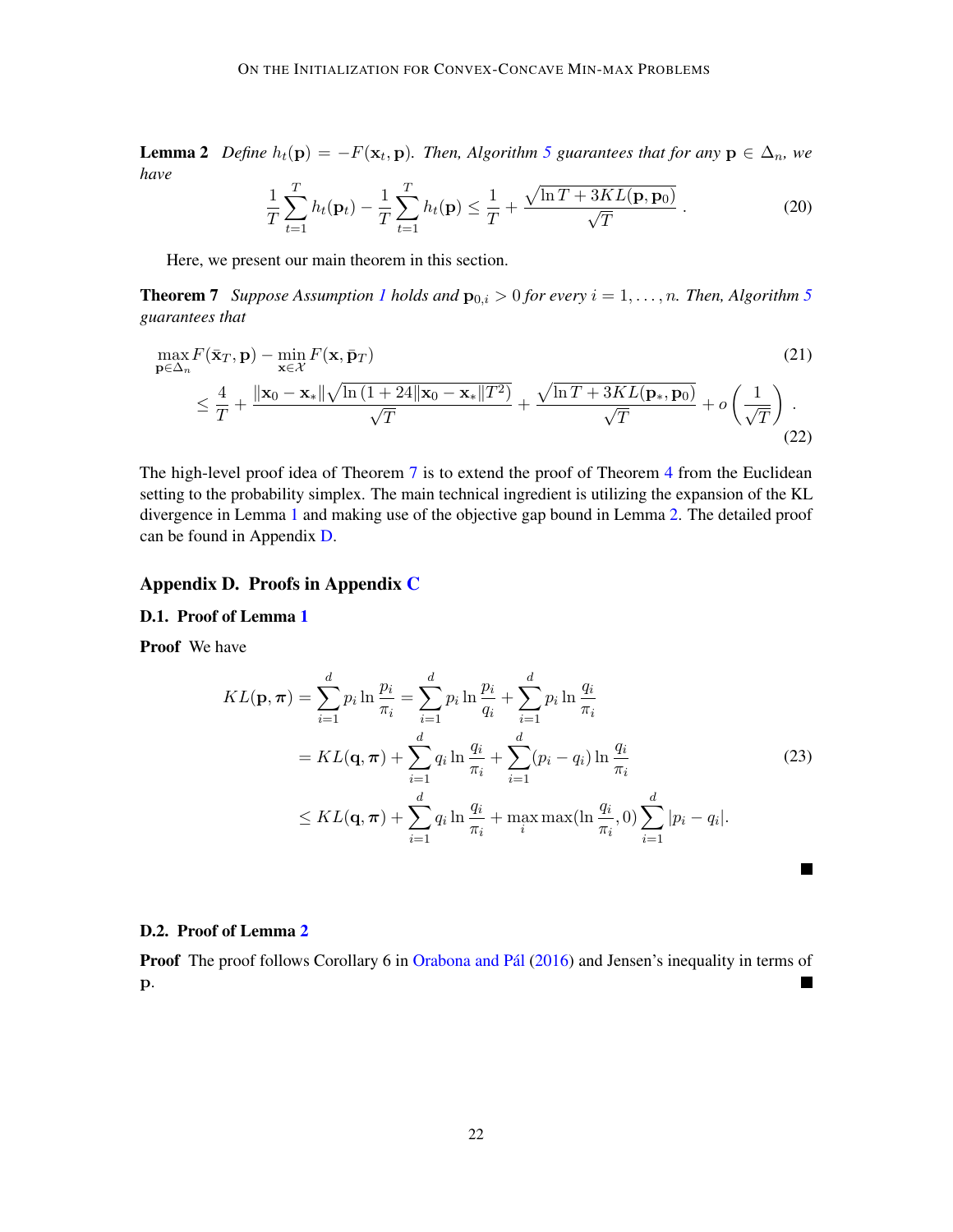## D.3. Proof of Theorem [7](#page-21-1)

**Proof** By combining Lemma [2,](#page-6-2) Theorem [3](#page-6-1) and Lemma 2, we can get the following bound

<span id="page-22-0"></span>
$$
\max_{\mathbf{p}\in\Delta_n} F(\bar{\mathbf{x}}_T, \mathbf{p}) - \min_{\mathbf{x}\in\mathcal{X}} F(\mathbf{x}, \bar{\mathbf{p}}_T)
$$
\n
$$
\leq \frac{4}{T} + \frac{\|\mathbf{x}_0 - \mathbf{x}_T'\| \sqrt{\ln\left(1 + 24\|\mathbf{x}_0 - \mathbf{x}_*\| T^2\right)}}{\sqrt{T}} + \frac{\sqrt{\ln T + 3KL(\mathbf{p}_T', \mathbf{p}_0)}}{\sqrt{T}},
$$
\n(24)

where  $x'_T = arg min_{x \in \mathcal{X}} F(x, \bar{p}_T)$  and  $p'_T = arg max_{p \in \Delta_n} F(\bar{x}_T, p)$ . Note that [\(24\)](#page-22-0) is the counterpart of Corollary [1](#page-7-2) in the probability simplex setup. By Lemma [2](#page-20-3) (taking  $\pi = \mathbf{p}_0$ ,  $\mathbf{p} = \mathbf{p}'_T$ and  $\mathbf{q} = \mathbf{p}_{*}$ ), we know that

<span id="page-22-1"></span>
$$
KL(\mathbf{p}'_T, \mathbf{p}_0) \leq KL(\mathbf{p}'_T, \mathbf{p}_*) + \max_i \max\left(\ln \frac{\mathbf{p}_{*,i}}{\mathbf{p}_{0,i}}, 0\right) \left\|\mathbf{p}'_T - \mathbf{p}_*\right\|_1 + KL(\mathbf{p}_*, \mathbf{p}_0). \tag{25}
$$

Then, we are able to follow the proof of Theorem [1](#page-3-1) to show that  $KL(\mathbf{p}'_T, \mathbf{p}_*) \to 0$  (this implies that  $\max_i \max\left(\ln \frac{\mathbf{p}_{*,i}}{\mathbf{p}_{0,i}}, 0\right) \|\mathbf{p}'_T - \mathbf{p}_*\|_1 \to 0$  by Pinsker's inequality). In addition, it is proved in Theorem [1](#page-3-1) that  $x'_T \to x_*$ . Combining these facts with [\(25\)](#page-22-1), the theorem is proved.  $\blacksquare$ 

# Appendix E. More Experimental Results

#### Detailed Experimental Settings

- SensIT Vehicle (combined): all the classes with label 2 and 3 are regarded as class −1, and the class 1 is regarded as class 1.
- dna: all the classes with label 2 and 3 are regarded as class  $-1$ , and the class 1 is regarded as class 1.
- gisette: we use the original dataset without any preprocessing.
- protein: all the classes with label 0 and 2 are regarded as class −1, and the class 1 is regarded as class 1.
- letter: all the classes with label 1 to label 25 are regarded as class −1, and the class 26 is regarded as class 1.
- mnist: all the classes with label 0 to label 8 are regarded as class −1, and the class 9 is regarded as class 1.
- madelon: we use the original dataset without any preprocessing.
- pendigits: all the classes with label 0 to label 8 are regarded as class  $-1$ , and the class 9 is regarded as class 1.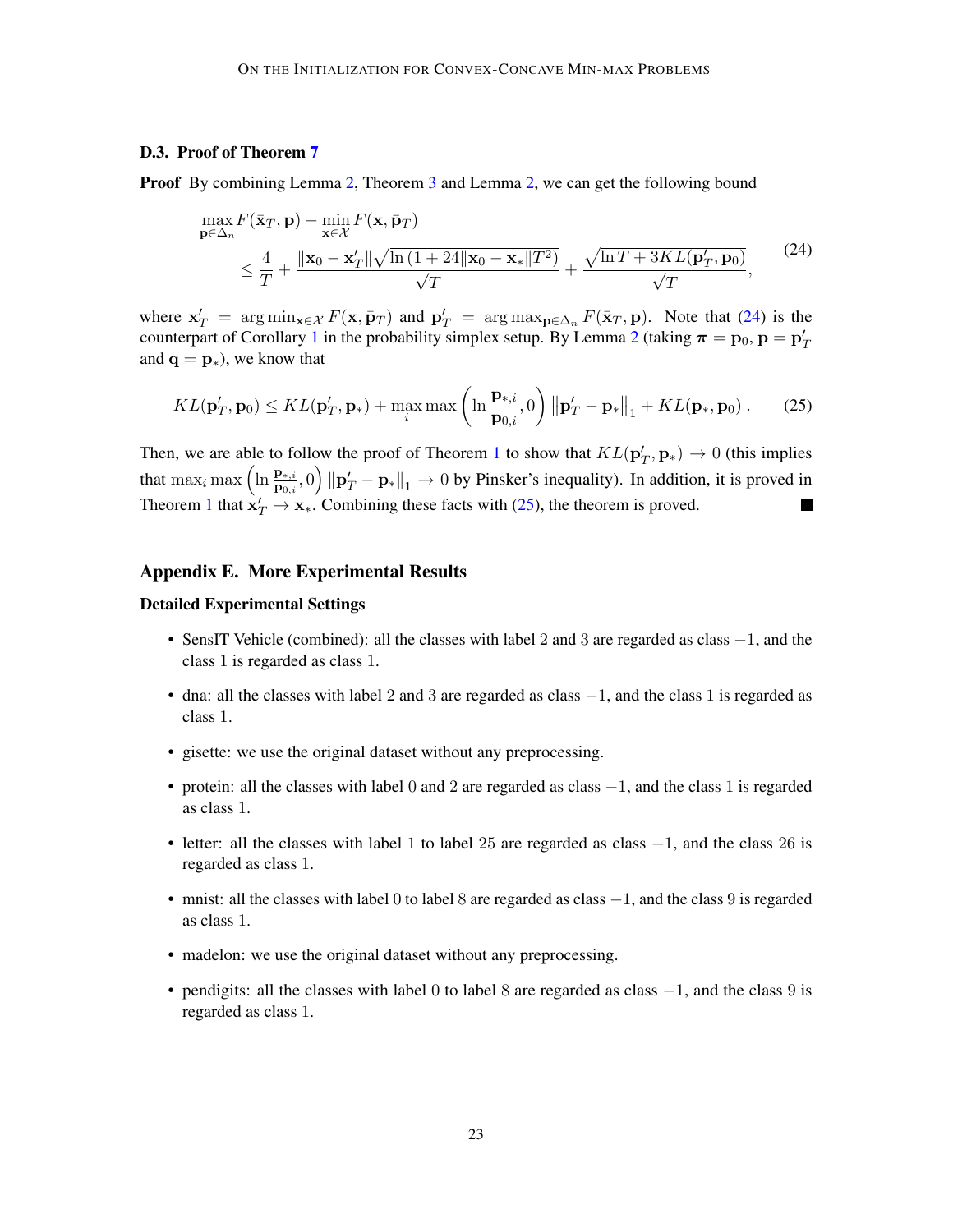<span id="page-23-3"></span>

Figure 2: Comparison of different algorithms for the distributionally robust optimization problem [\(26\)](#page-23-1) on SensIT Vehicle (combined), dna, gisette, protein, letter, mnist, madelon, pendigits datasets. PDG stands for primal-dual gradient method, CB-Min-Max-Simplex stands for Algorithm [5.](#page-20-0)

Distributionally Robust Optimization We consider the following distributionally robust optimization problem:

<span id="page-23-1"></span>
$$
\min_{\|\mathbf{w}\| \le R} \max_{\mathbf{p} \in \Delta_n} \sum_{i=1}^n p_i \ell_i(\mathbf{w}) + \frac{\lambda}{2} \left\| \mathbf{p} - \frac{\mathbf{1}_n}{n} \right\|^2 + \frac{\rho}{2} \|\mathbf{w}\|^2, \tag{26}
$$

where  $\ell_i(\mathbf{w}) = \max(0, 1 - y_i \mathbf{w}^\top \mathbf{x}_i)$  with  $(\mathbf{x}_i, y_i) \in \mathbb{R}^d \times \{-1, +1\}$  being the feature-label pair and  $\mathbf{w} \in \mathbb{R}^m$  being the model parameter, **p** is a probability vector, *n* is the number of training examples,  $\mathbf{1}_n = [1; 1; \dots; 1]$  with length n. In our experiment, we set  $R = 10^5$ ,  $\lambda = \rho = 10^{-4}$ . Because of the added regularizer, the function becomes strictly-convex-strictly-concave and hence satisfies our Assumption [1.](#page-3-2) We compare two algorithms: the primal-dual gradient [\(Nemirovski et al.,](#page-15-2) [2009\)](#page-15-2) and our Algorithm [5](#page-20-0) (CB-Min-Max-Simplex). In this setup, primal-dual gradient method updates w by gradient descent and updates p by exponential gradient ascent simultaneously. The learning rates are set to be  $\frac{2R}{G_w\sqrt{T}}$  and  $\frac{\log(n)}{G_p\sqrt{T}}$  respectively for primal variable and dual variable, where  $G_w$  is the 2-norm of gradient in terms of w,  $G_p$  is the infinity-norm of the gradient in terms of p, and T is the number of iterations. Both algorithms start from  $w_0 = 0$ ,  $p_0 = \lfloor 1/n, 1/n, \ldots, 1/n \rfloor$  and run  $T = 1000$ iterations (each iteration amounts to one pass of the training set). We test our algorithms on four benchmark datasets from libsvm website<sup>[3](#page-23-2)</sup> (SensIT Vehicle (combined), dna, gisette, protein, letter, mnist, madelon, pendigits). We report the training loss and test loss, as shown in the Figure [2.](#page-23-3) It can be observed that our proposed parameter-free algorithm (i.e., Algorithm [5\)](#page-20-0) significantly outperforms the standard primal-dual gradient method.

# <span id="page-23-0"></span>Appendix F. Examples Satisfying Strict-Convexity-Strict-Concavity, Growth Condition and Hölder Continuous Solution Mapping

**Example 1:** We show that problem [\(9\)](#page-10-0)  $F(x, y) = \frac{\rho}{4}x^4 + |x| + \rho xy - |y| - \frac{\rho}{4}y^4$ , where  $|x| \le R_x$ and  $|y| \le R_y$ , satisfies the Assumptions [1,](#page-3-2) [2](#page-9-1) and [3.](#page-9-2) Proof

<span id="page-23-2"></span><sup>3.</sup> https://www.csie.ntu.edu.tw/ cjlin/libsvmtools/datasets/